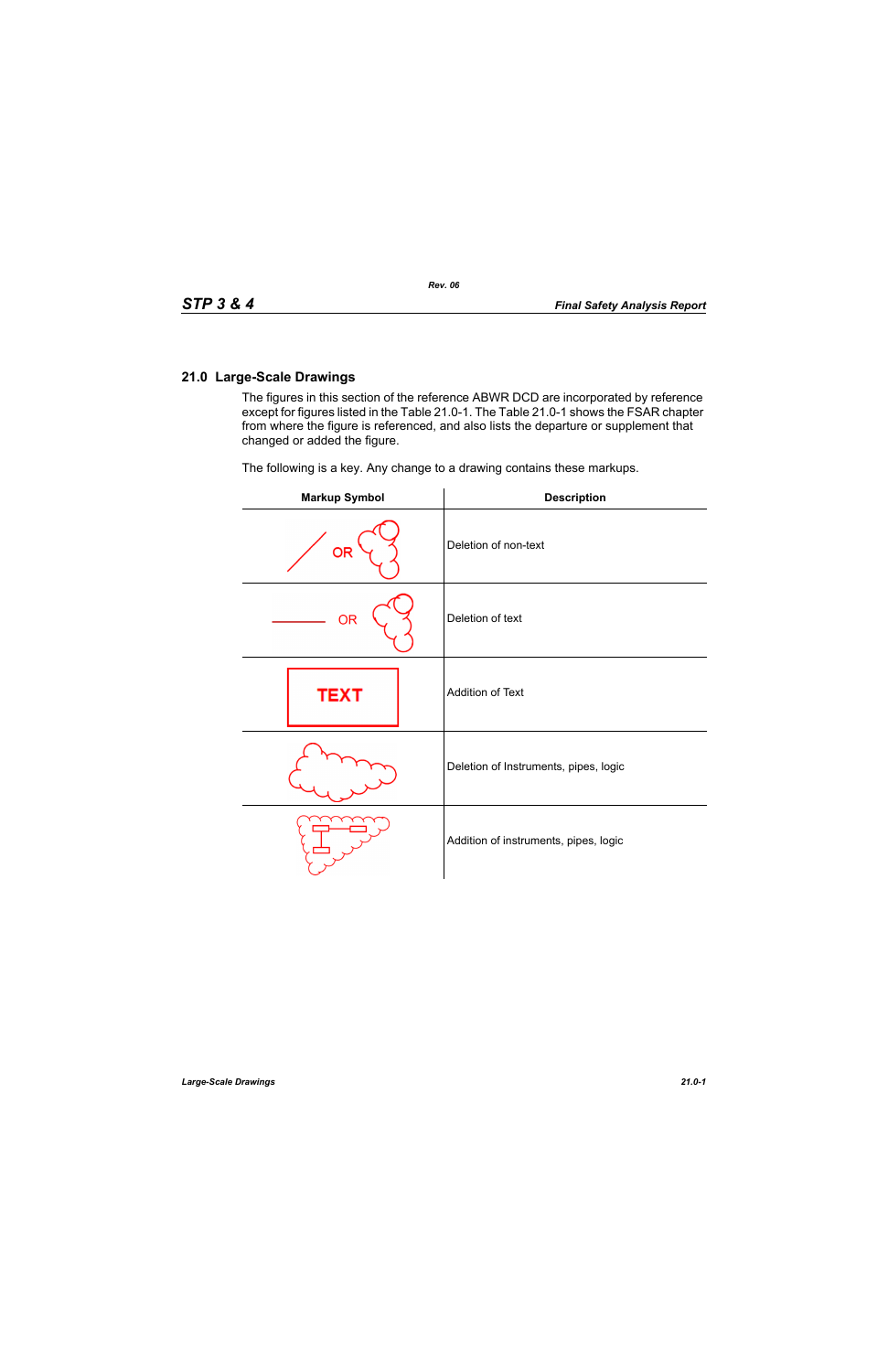| Chapter      | <b>Figure</b>  | Sheet No.      | <b>Title</b>                                                | Departure No.                          |
|--------------|----------------|----------------|-------------------------------------------------------------|----------------------------------------|
| $\mathbf{1}$ | $1.2 - 2$      |                | Reactor Building, Arrangement Elevation, Section A-A        | STD DEP T1 2.14-1                      |
| $\mathbf{1}$ | $1.2 - 8a$ , b |                | Reactor Building, Arrangement Plan at Elevation 12300 mm    | STD DEP T1 2.14-1                      |
| $\mathbf{1}$ | $1.2 - 23a$    |                | Radwaste Building at Elevation - 1700 mm                    | STD DEP 3.8-1                          |
| $\mathbf{1}$ | $1.2 - 23b$    |                | Radwaste Building at Elevation 5300 mm                      | STD DEP 3.8-1                          |
| $\mathbf{1}$ | $1.2 - 23c$    |                | Radwaste Building at Elevation 12300 mm                     | STD DEP 3.8-1                          |
| $\mathbf{1}$ | $1.2 - 23d$    |                | Radwaste Building at Elevation 18300 mm                     | STD DEP 3.8-1                          |
| $\mathbf{1}$ | $1.2 - 23e$    |                | Radwaste Building, Section A-A & B-B                        | STD DEP 3.8-1                          |
| $\mathbf{1}$ | $1.2 - 24$     |                | Turbine Building, General Arrangement at Elevation 2300 mm  | STP DEP 1.2-2                          |
| $\mathbf{1}$ | $1.2 - 25$     |                | Turbine Building, General Arrangement at Elevation 6300 mm  | <b>STP DEP 1.2-2</b>                   |
| $\mathbf{1}$ | $1.2 - 26$     |                | Turbine Building, General Arrangement at Elevation 12300 mm | <b>STP DEP 1.2-2</b>                   |
| $\mathbf{1}$ | $1.2 - 27$     |                | Turbine Building, General Arrangement at Elevation 19700 mm | <b>STP DEP 1.2-2</b>                   |
| $\mathbf{1}$ | $1.2 - 28$     |                | Turbine Building, General Arrangement at Elevation 24400 mm | <b>STP DEP 1.2-2</b>                   |
| $\mathbf{1}$ | $1.2 - 29$     |                | Turbine Building, General Arrangement at Elevation 27800 mm | <b>STP DEP 1.2-2</b>                   |
| $\mathbf{1}$ | $1.2 - 30$     |                | Turbine Building, General Arrangement at Elevation 38300 mm | STP DEP 1.2-2                          |
| $\mathbf{1}$ | $1.2 - 31$     |                | Turbine Building, General Arrangement at Elevation 47200 mm | STP DEP 1.2-2                          |
| $\mathbf{1}$ | $1.2 - 32$     |                | Turbine Building, General Arrangement at Section A-A        | STP DEP 1.2-2                          |
| $\mathbf{1}$ | $1.2 - 33$     |                | Turbine Building, General Arrangement at Section B-B        | <b>STP DEP 1.2-2</b>                   |
| $\mathbf{1}$ | $1.2 - 34$     |                | <b>UHS Tower Plans</b>                                      | Supplement                             |
| $\mathbf{1}$ | $1.2 - 35$     |                | <b>UHS Tower Sections</b>                                   | Supplement                             |
| $\mathbf{1}$ | $1.2 - 36$     |                | RSW Pumphouse & Tunnel Plans & Sections                     | Supplement                             |
| $\mathbf{1}$ | $1.2 - 37$     |                | Plot Plan                                                   | Supplement                             |
| 5            | $5.1 - 3$      |                | 2 Nuclear Boiler System P&ID                                | STD DEP 7.3-11<br><b>STD DEP 5.4-5</b> |
| 5            | $5.1 - 3$      |                | 3 Nuclear Boiler System P&ID                                | STD DEP 7.3-11                         |
| 5            | $5.1 - 3$      |                | 4 Nuclear Boiler System P&ID                                | STD DEP 7.3-11<br>STD DEP 5.4-1        |
| 5            | $5.1 - 3$      |                | 10 Nuclear Boiler System P&ID                               | <b>STD DEP 5.4-5</b>                   |
| 5            | $5.2 - 8$      | $1 \vert$      | Leak Detection and Isolation System IED                     | STD DEP T1 2.14-1<br>STD DEP T1 3.4-1  |
| 5            | $5.2 - 8$      | 3 <sup>1</sup> | Leak Detection and Isolation System IED                     | STD DEP T1 2.3-1                       |
| 5            | $5.2 - 8$      |                | 8 Leak Detection and Isolation System IED                   | STD DEP 7.3-11                         |
| 5            | $5.2 - 8$      |                | 10 Leak Detection and Isolation System IED                  | STD DEP 5.4-1                          |
| 5            | $5.4 - 4$      | $\mathbf 1$    | Reactor Recirculation System P&ID                           | <b>STD DEP 5.4-4</b>                   |

Large-Scale Drawings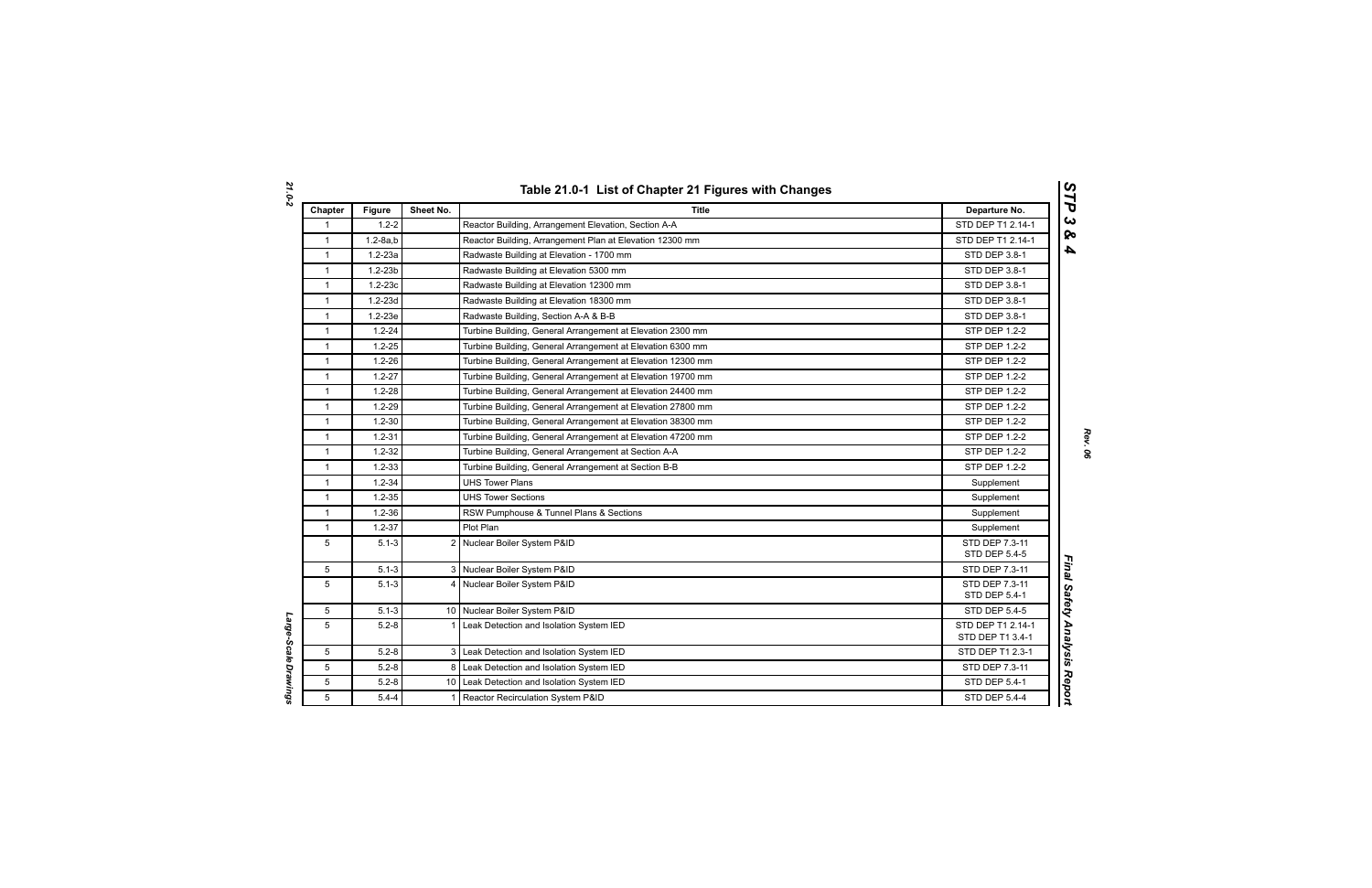| Chapter        | <b>Figure</b> | Sheet No.      | <b>Title</b>                                             | Departure No.                                           |
|----------------|---------------|----------------|----------------------------------------------------------|---------------------------------------------------------|
| 5              | $5.4 - 8$     |                | Reactor Core Isolation Cooling System P&ID               | STD DEP T1 2.4-3                                        |
| $\overline{5}$ | $5.4 - 8$     | $\overline{2}$ | Reactor Core Isolation Cooling System P&ID               | <b>STD DEP T1 2.4-3</b>                                 |
| 5              | $5.4 - 8$     |                | 3 Reactor Core Isolation Cooling System P&ID             | STD DEP T1 2.4-3                                        |
| 5              | $5.4 - 9$     |                | Reactor Core Isolation Cooling System PFD                | STD DEP T1 2.4-3                                        |
| 5              | $5.4 - 9$     |                | 2 Reactor Core Isolation Cooling System PFD              | STD DEP T1 2.4-3<br>STD DEP 6C-1                        |
| 5              | $5.4 - 10$    |                | 1 Residual Heat Removal System P&ID                      | STD DEP T1 2.14-1                                       |
| 5              | $5.4 - 10$    |                | 2 Residual Heat Removal System P&ID                      | STD DEP T1 2.4-1<br>STD DEP 7.3-11                      |
| 5              | $5.4 - 10$    |                | 3 Residual Heat Removal System P&ID                      | STD DEP T1 2.4-1<br>STD DEP 7.3-11                      |
| 5              | $5.4 - 10$    |                | 4 Residual Heat Removal System P&ID                      | STD DEP T1 2.14-1                                       |
| 5              | $5.4 - 10$    |                | 5 Residual Heat Removal System P&ID                      | STD DEP T1 2.4-1<br>STD DEP 7.3-11                      |
| 5              | $5.4 - 10$    |                | 6 Residual Heat Removal System P&ID                      | STD DEP T1 2.14-1<br>STD DEP T1 2.4-1                   |
| 5              | $5.4 - 10$    |                | 7 Residual Heat Removal System P&ID                      | STD DEP 7.3-11                                          |
| 5              | $5.4 - 11$    |                | 1 Residual Heat Removal System PFD                       | STD DEP T1 2.4-1<br>STD DEP 5B-1<br>STD DEP 6C-1        |
| 5              | $5.4 - 11$    |                | 2 Residual Heat Removal System PFD                       | STD DEP T1 2.4-1<br>STD DEP 5B-1<br>STD DEP 6C-1        |
| 5              | $5.4 - 12$    |                | 1 Reactor Water Cleanup System P&ID                      | STD DEP 7.3-11<br>STD DEP 5.4-1<br><b>STD DEP 5.4-5</b> |
| 5              | $5.4 - 12$    |                | 2 Reactor Water Cleanup System P&ID                      | STD DEP 5.4-1<br>STD DEP 7.3-11                         |
| 5              | $5.4 - 12$    |                | 3 Reactor Water Cleanup System P&ID                      | STD DEP 5.4-1<br>STD DEP 7.3-11                         |
| 5              | $5.4 - 13$    |                | 2 Reactor Water Cleanup System PFD                       | <b>STD DEP 5.4-1</b><br>STD DEP 7.3-11                  |
| 6              | $6.2 - 38$    |                | 1 Group Classification and Containment Isolation Diagram | STD DEP T1 2.4-3<br>STD DEP T1 2.14-1<br>STD DEP 9.3-2  |

Large-Scale Drawings *Large-Scale Drawings 21.0-3*

*Rev. 06*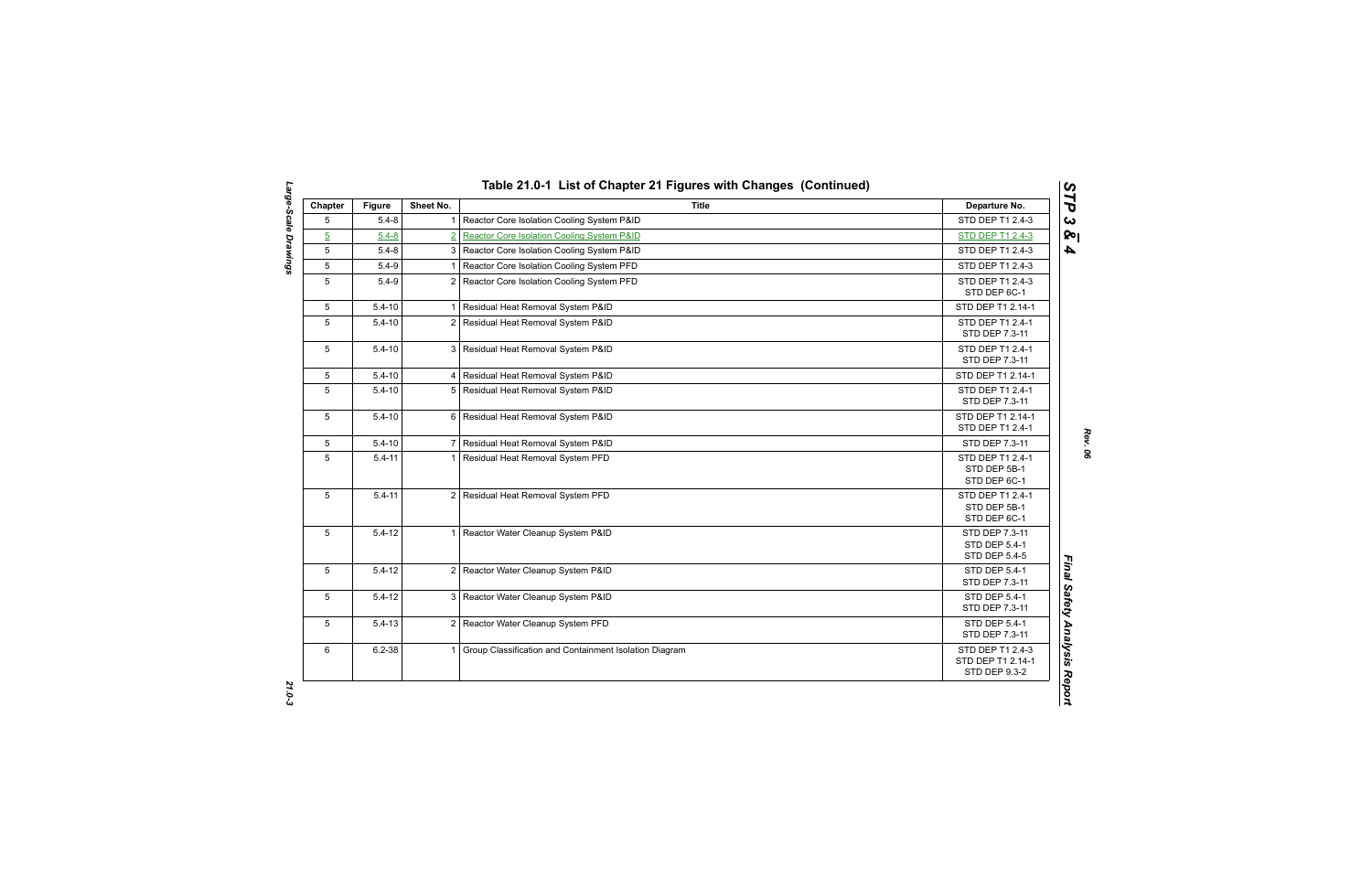| Chapter        | <b>Figure</b> | Sheet No.      | <b>Title</b>                                           | Departure No.                                                 |
|----------------|---------------|----------------|--------------------------------------------------------|---------------------------------------------------------------|
| 6              | $6.2 - 38$    | $\overline{2}$ | Group Classification and Containment Isolation Diagram | STD DEP T1 2.4-3<br>STD DEP T1 2.14-1<br><b>STD DEP 9.3-2</b> |
| 6              | $6.2 - 40$    | $\mathbf 1$    | <b>NOT USED</b>                                        | STD DEP T1 2.14-1                                             |
| 6              | $6.2 - 40$    |                | 2 NOT USED                                             | STD DEP T1 2.14-1                                             |
| 6              | $6.3 - 1$     |                | High Pressure Core Flooder System PFD                  | STD DEP 6C-1                                                  |
| 6              | $6.3 - 7$     |                | High Pressure Core Flooder System P&ID (shts. 1-2)     | STD DEP 7.3-11                                                |
| $\overline{7}$ | $7.2 - 9$     | 1              | Reactor Protection System IED                          | STD DEP T1 2.3-1<br>STD DEP T1 3.4-1                          |
| $\overline{7}$ | $7.2 - 9$     |                | 2 Reactor Protection System IED                        | STD DEP T1 2.3-1<br>STD DEP T1 3.4-1                          |
| $\overline{7}$ | $7.2 - 9$     | 3              | Reactor Protection System IED                          | STD DEP T1 2.3-1<br>STD DEP T1 3.4-1                          |
| $\mathbf{7}$   | $7.2 - 9$     |                | 5 Reactor Protection System IED                        | STD DEP T1 2.2-1<br>STD DEP T1 2.3-1<br>STD DEP T1 3.4-1      |
| $\overline{7}$ | $7.2 - 9$     |                | 6 Reactor Protection System IED                        | STD DEP T1 2.2-1<br>STD DEP T1 2.3-1<br>STD DEP T1 3.4-1      |
| $\overline{7}$ | $7.2 - 10$    | 1 <sup>1</sup> | Reactor Protection System IBD                          | STD DEP T1 3.4-1                                              |
| $\overline{7}$ | $7.2 - 10$    |                | 2 Reactor Protection System IBD                        | STD DEP T1 3.4-1<br>STD DEP T1 2.3-1                          |
| $\overline{7}$ | $7.2 - 10$    |                | 11 Reactor Protection System IBD                       | STD DEP T1 2.3-1<br>STD DEP T1 3.4-1                          |
| $\overline{7}$ | $7.2 - 10$    |                | 12 Reactor Protection System IBD                       | STD DEP T1 2.3-1<br>STD DEP T1 3.4-1                          |
| $\mathbf{7}$   | $7.2 - 10$    |                | 13 Reactor Protection System IBD                       | STD DEP T1 2.3-1<br>STD DEP T1 3.4-1                          |
| $\overline{7}$ | $7.2 - 10$    |                | 14 Reactor Protection System IBD                       | STD DEP T1 2.3-1<br>STD DEP T1 3.4-1                          |
| $\mathbf{7}$   | $7.2 - 10$    |                | 15 Reactor Protection System IBD                       | STD DEP T1 3.4-1                                              |
| $\overline{7}$ | $7.2 - 10$    |                | 16 Reactor Protection System IBD                       | STD DEP T1 3.4-1                                              |
| $\overline{7}$ | $7.2 - 10$    |                | 17 Reactor Protection System IBD                       | STD DEP T1 3.4-1                                              |
| $\overline{7}$ | $7.2 - 10$    |                | 18 Reactor Protection System IBD                       | STD DEP T1 3.4-1                                              |
| $\overline{7}$ | $7.2 - 10$    | 19             | Reactor Protection System IBD                          | STD DEP T1 2.3-1<br>STD DEP T1 3.4-1                          |

*Rev. 06*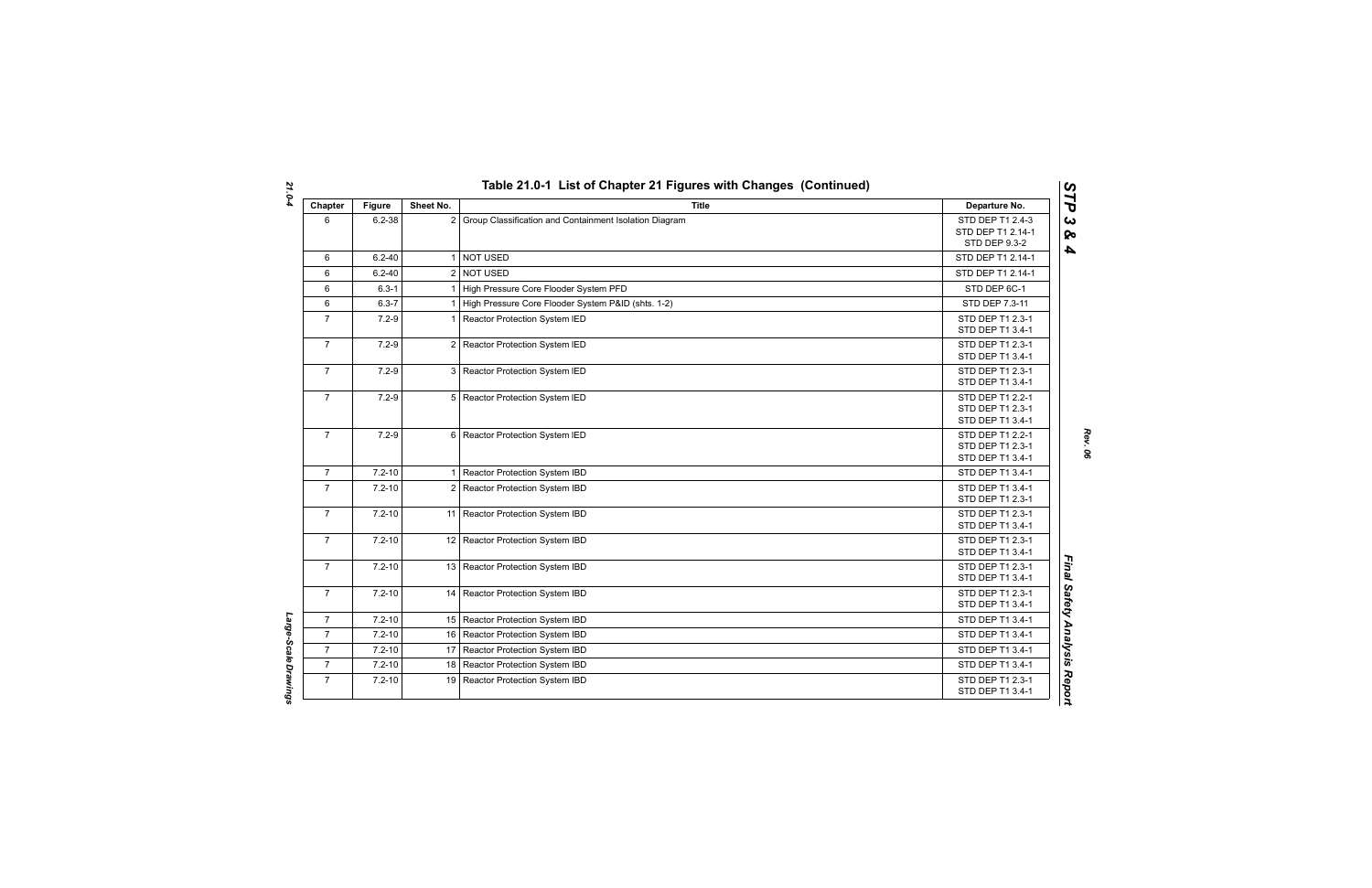| Chapter        | <b>Figure</b> | Sheet No.       | <b>Title</b>                       | Departure No.                                       |
|----------------|---------------|-----------------|------------------------------------|-----------------------------------------------------|
| $\overline{7}$ | $7.2 - 10$    |                 | 20 Reactor Protection System IBD   | STD DEP T1 2.3-1<br>STD DEP T1 3.4-1                |
| $\overline{7}$ | $7.2 - 10$    | 21 <sup>1</sup> | Reactor Protection System IBD      | STD DEP T1 2.3-1<br>STD DEP T1 3.4-1                |
| $\overline{7}$ | $7.2 - 10$    |                 | 22 Reactor Protection System IBD   | STD DEP T1 2.3-1<br>STD DEP T1 3.4-1                |
| $\overline{7}$ | $7.2 - 10$    |                 | 39 Reactor Protection System IBD   | STD DEP T1 2.3-1                                    |
| $\overline{7}$ | $7.2 - 10$    |                 | 40   Reactor Protection System IBD | STD DEP T1 2.3-1                                    |
| $\overline{7}$ | $7.2 - 10$    | 41              | Reactor Protection System IBD      | STD DEP T1 2.3-1                                    |
| $\overline{7}$ | $7.2 - 10$    | 42              | Reactor Protection System IBD      | STD DEP T1 2.3-1                                    |
| $\overline{7}$ | $7.2 - 10$    | 47              | Reactor Protection System IBD      | STD DEP T1 2.3-1                                    |
| $\overline{7}$ | $7.2 - 10$    | 48              | Reactor Protection System IBD      | STD DEP T1 2.3-1                                    |
| $\overline{7}$ | $7.2 - 10$    | 49              | Reactor Protection System IBD      | STD DEP T1 2.3-1                                    |
| $\overline{7}$ | $7.2 - 10$    |                 | 50 Reactor Protection System IBD   | STD DEP T1 2.3-1                                    |
| $\overline{7}$ | $7.2 - 10$    |                 | 51 Reactor Protection System IBD   | STD DEP T1 2.3-1                                    |
| $\overline{7}$ | $7.2 - 10$    |                 | 52 Reactor Protection System IBD   | STD DEP T1 2.3-1                                    |
| $\overline{7}$ | $7.2 - 10$    | 53              | Reactor Protection System IBD      | STD DEP T1 2.3-1                                    |
| $\overline{7}$ | $7.2 - 10$    | 54              | Reactor Protection System IBD      | STD DEP T1 2.3-1                                    |
| $\overline{7}$ | $7.2 - 10$    |                 | 69 Reactor Protection System IBD   | STD DEP T1 2.3-1                                    |
| $\overline{7}$ | $7.2 - 10$    | 71 I            | Reactor Protection System IBD      | STD DEP T1 2.3-1                                    |
| $\overline{7}$ | $7.3 - 1$     |                 | 2 High Pressure Core Flooder IBD   | STD DEP T1 3.4-1<br>STD DEP 7.3-10                  |
| $\overline{7}$ | $7.3 - 1$     |                 | 5 High Pressure Core Flooder IBD   | STD DEP 7.3-10<br>STD DEP T1 3.4-1                  |
| $\overline{7}$ | $7.3 - 1$     |                 | 6 High Pressure Core Flooder IBD   | <b>STD DEP 7.3-1</b>                                |
| $\overline{7}$ | $7.3 - 1$     | 7 <sup>1</sup>  | High Pressure Core Flooder IBD     | STD DEP T1 3.4-1<br>STD DEP 7.3-1<br>STD DEP 7.3-10 |
| $\overline{7}$ | $7.3 - 1$     |                 | 8 High Pressure Core Flooder IBD   | STD DEP T1 3.4-1<br>STD DEP 7.3-10                  |
| $\overline{7}$ | $7.3 - 1$     |                 | 9 High Pressure Core Flooder IBD   | STD DEP T1 3.4-1<br>STD DEP 7.3-10                  |
| $\overline{7}$ | $7.3 - 1$     |                 | 10 High Pressure Core Flooder IBD  | STD DEP T1 3.4-1<br>STD DEP 7.3-10                  |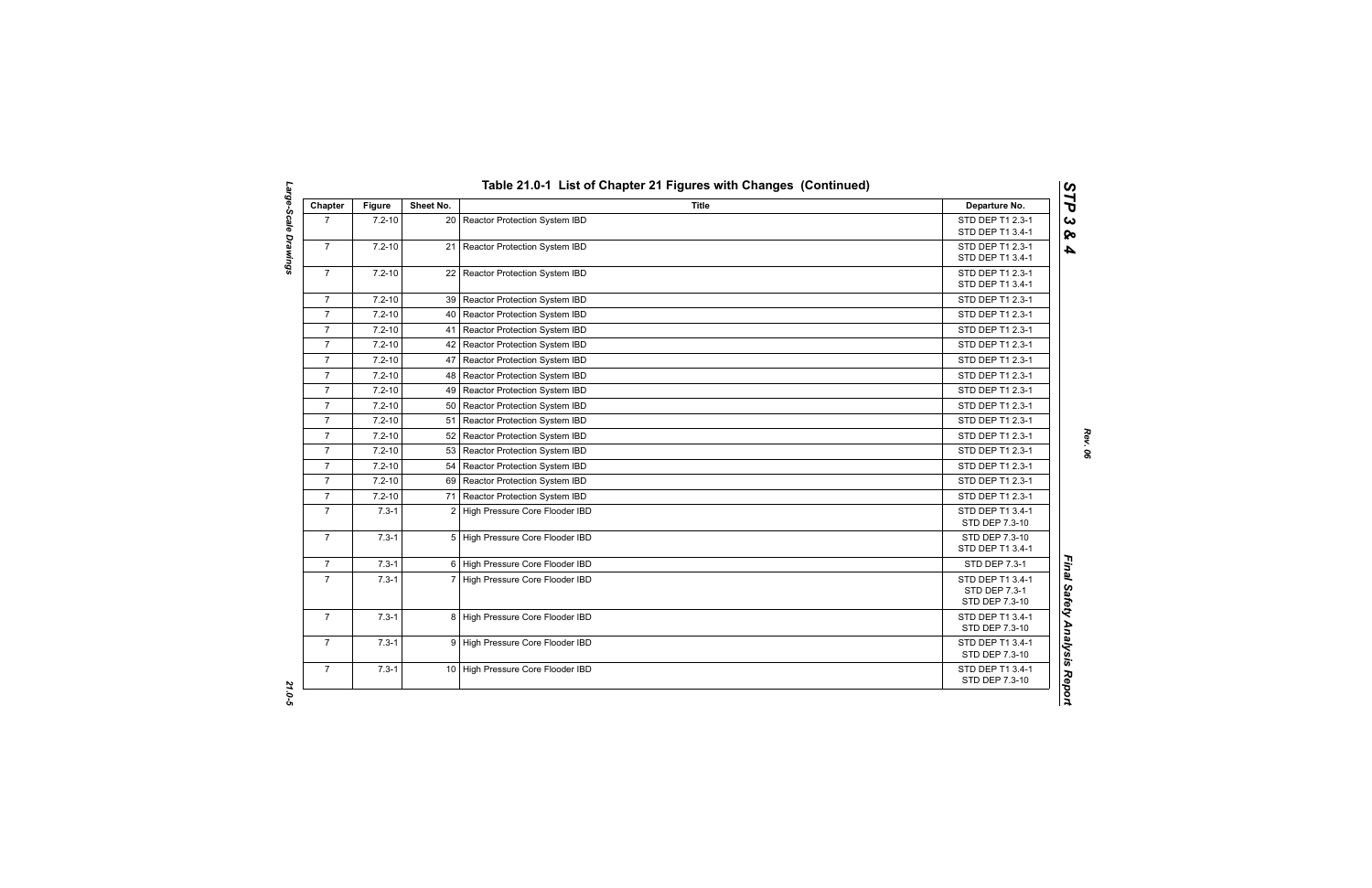| Chapter        | <b>Figure</b> | Sheet No. | <b>Title</b>                                | Departure No.                        |
|----------------|---------------|-----------|---------------------------------------------|--------------------------------------|
| $\overline{7}$ | $7.3 - 1$     |           | 11 High Pressure Core Flooder IBD           | STD DEP T1 3.4-1                     |
|                |               |           |                                             | STD DEP 7.3-10                       |
| $\overline{7}$ | $7.3 - 1$     |           | 13 High Pressure Core Flooder IBD           | STD DEP T1 3.4-1                     |
|                |               |           |                                             | STD DEP 7.3-10                       |
| $\overline{7}$ | $7.3 - 1$     |           | 14 High Pressure Core Flooder IBD           | STD DEP T1 3.4-1<br>STD DEP T1 3.4-1 |
|                |               |           |                                             | STD DEP 7.3-10                       |
| $\overline{7}$ | $7.3 - 1$     |           | 15 High Pressure Core Flooder IBD           | STD DEP T1 3.4-1                     |
|                |               |           |                                             | STD DEP T1 3.4-1                     |
|                |               |           |                                             | STD DEP 7.3-10                       |
| $\overline{7}$ | $7.3 - 1$     |           | 17 High Pressure Core Flooder IBD           | STD DEP T1 3.4-1                     |
| $\overline{7}$ | $7.3 - 2$     |           | 1 Nuclear Boiler System IBD                 | STD DEP 7.3-10<br>STD DEP T1 3.4-1   |
|                |               |           |                                             | STD DEP T1 3.4-1                     |
|                |               |           |                                             | <b>STD DEP 7.3-4</b>                 |
| $\overline{7}$ | $7.3 - 2$     |           | 2 Nuclear Boiler System IBD                 | STD DEP T1 3.4-1                     |
|                |               |           |                                             | STD DEP T1 3.4-1                     |
|                |               |           |                                             | STD DEP 7.3-4                        |
| $\overline{7}$ | $7.3 - 2$     |           | 3 Nuclear Boiler System IBD                 | STD DEP T1 3.4-1                     |
| $\overline{7}$ | $7.3 - 2$     |           | 4 Nuclear Boiler System IBD                 | STD DEP T1 3.4-1                     |
| $\overline{7}$ | $7.3 - 2$     |           | 5 Nuclear Boiler System IBD                 | STD DEP T1 3.4-1                     |
| $\overline{7}$ | $7.3 - 2$     |           | 6 Nuclear Boiler System IBD                 | STD DEP T1 3.4-1                     |
| $\overline{7}$ | $7.3 - 2$     |           | 7 Nuclear Boiler System IBD                 | STD DEP T1 3.4-1                     |
| $\overline{7}$ | $7.3 - 2$     |           | 8 Nuclear Boiler System IBD                 | STD DEP T1 3.4-1                     |
| $\overline{7}$ | $7.3 - 2$     | 9         | Nuclear Boiler System IBD                   | STD DEP T1 3.4-1                     |
| $\overline{7}$ | $7.3 - 2$     |           | 10 Nuclear Boiler System IBD                | STD DEP T1 3.4-1                     |
| $\overline{7}$ | $7.3 - 2$     |           | 11 Nuclear Boiler System IBD                | STD DEP T1 3.4-1                     |
| $\overline{7}$ | $7.3 - 2$     |           | 18 Nuclear Boiler System IBD                | STD DEP T1 3.4-1                     |
| $\overline{7}$ | $7.3 - 2$     | 30        | Nuclear Boiler System IBD                   | STD DEP T1 3.4-1                     |
| $\overline{7}$ | $7.3 - 2$     | 34        | Nuclear Boiler System IBD                   | STD DEP T1 3.4-1                     |
| $\overline{7}$ | $7.3 - 2$     |           | 36 Nuclear Boiler System IBD                | STD DEP T1 3.4-1                     |
| $\overline{7}$ | $7.3 - 2$     |           | 37 Nuclear Boiler System IBD                | STD DEP T1 3.4-1                     |
| $\overline{7}$ | $7.3 - 3$     |           | Reactor Core Isolation Cooling System IBD   | STD DEP T1 2.4-3                     |
| $\overline{7}$ | $7.3 - 3$     |           | 2 Reactor Core Isolation Cooling System IBD | STD DEP T1 2.4-3                     |
| $\overline{7}$ | $7.3 - 3$     |           | 3 Reactor Core Isolation Cooling System IBD | STD DEP T1 2.4-3                     |

*Large-Scale Drawings* 

Large-Scale Drawings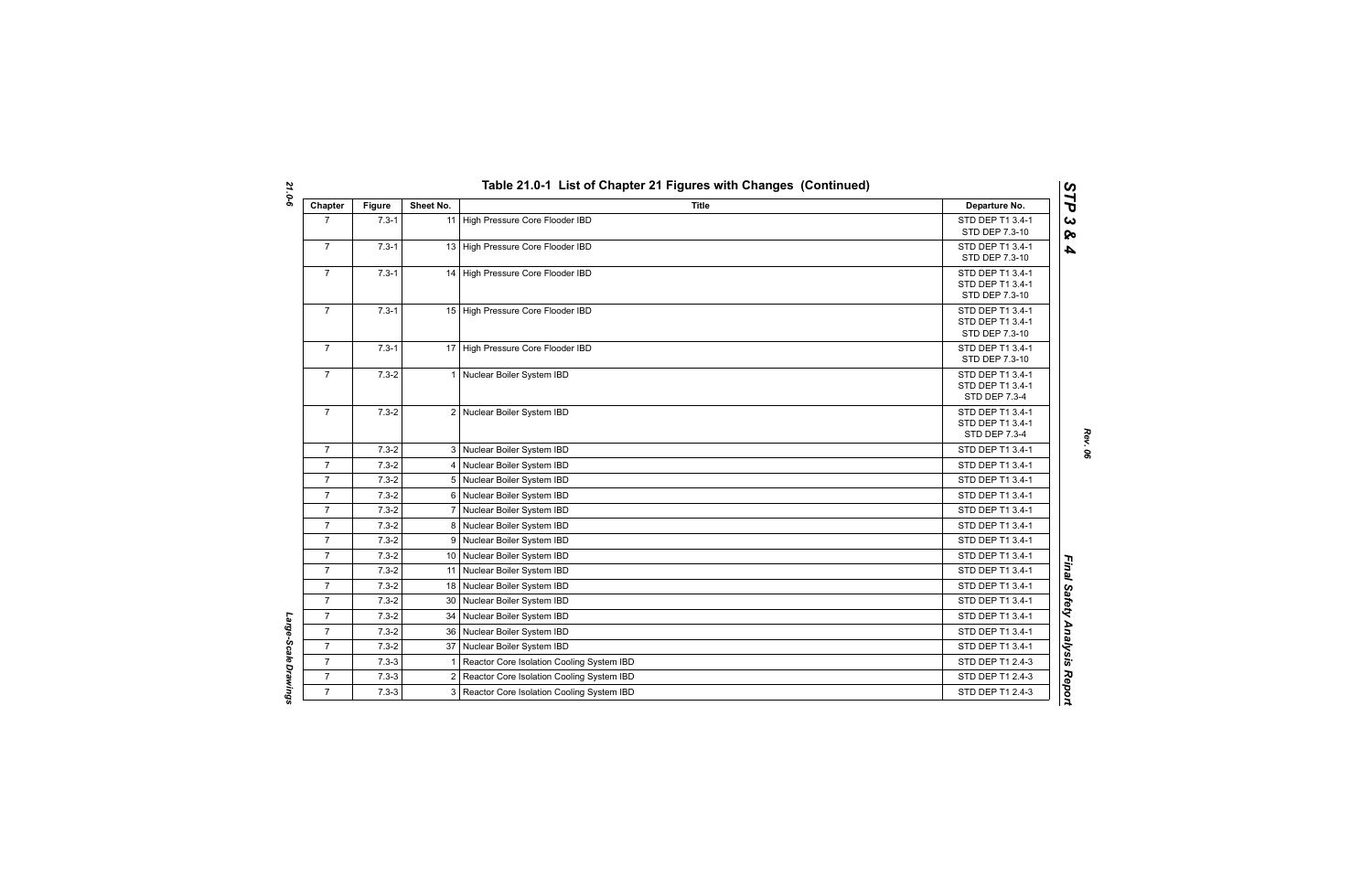| Chapter        | <b>Figure</b> | Sheet No.      | <b>Title</b>                                   | Departure No.                                                           |
|----------------|---------------|----------------|------------------------------------------------|-------------------------------------------------------------------------|
| $\overline{7}$ | $7.3 - 3$     | $\overline{4}$ | Reactor Core Isolation Cooling System IBD      | STD DEP T1 2.4-3                                                        |
| $\overline{7}$ | $7.3 - 3$     |                | 5 Reactor Core Isolation Cooling System IBD    | STD DEP T1 2.4-3                                                        |
| $\overline{7}$ | $7.3 - 3$     | 6              | Reactor Core Isolation Cooling System IBD      | STD DEP T1 2.4-3                                                        |
| $\overline{7}$ | $7.3 - 3$     | 7              | Reactor Core Isolation Cooling System IBD      | STD DEP T1 2.4-3                                                        |
| $\overline{7}$ | $7.3 - 3$     |                | 10 Reactor Core Isolation Cooling System IBD   | STD DEP T1 2.4-3                                                        |
| $\overline{7}$ | $7.3 - 3$     |                | 12 Reactor Core Isolation Cooling System IBD   | STD DEP T1 2.4-3                                                        |
| $\overline{7}$ | $7.3 - 3$     |                | 13 Reactor Core Isolation Cooling System IBD   | STD DEP T1 2.4-3                                                        |
| $\overline{7}$ | $7.3 - 3$     |                | 14   Reactor Core Isolation Cooling System IBD | STD DEP T1 2.4-3                                                        |
| $\overline{7}$ | $7.3 - 3$     |                | 15   Reactor Core Isolation Cooling System IBD | STD DEP T1 2.4-3                                                        |
| $\overline{7}$ | $7.3 - 3$     | 16 I           | Reactor Core Isolation Cooling System IBD      | STD DEP T1 2.4-3                                                        |
| $\overline{7}$ | $7.3 - 3$     |                | 17 Reactor Core Isolation Cooling System IBD   | STD DEP T1 2.4-3                                                        |
| $\overline{7}$ | $7.3 - 4$     | $\mathbf{1}$   | Residual Heat Removal System IBD               | STD DEP T1 2.14-1                                                       |
| $\overline{7}$ | $7.3 - 4$     | 3              | Residual Heat Removal System IBD               | STD DEP T1 2.14-1                                                       |
| $\overline{7}$ | $7.3 - 4$     |                | 4 Residual Heat Removal System IBD             | STD DEP 7.3-10<br>STD DEP 7.3-13                                        |
| $\overline{7}$ | $7.3 - 4$     |                | 6 Residual Heat Removal System IBD             | STD DEP T1 2.4-1<br>STD DEP 7.3-13                                      |
| $\overline{7}$ | $7.3 - 4$     |                | 10 Residual Heat Removal System IBD            | STD DEP 7.3-10<br>STD DEP 7.3-13                                        |
| $\overline{7}$ | $7.3 - 4$     | 11             | Residual Heat Removal System IBD               | STD DEP 7.3-10<br>STD DEP 7.3-13                                        |
| $\overline{7}$ | $7.3 - 4$     |                | 12 Residual Heat Removal System IBD            | STD DEP T1 2.4-1                                                        |
| $\overline{7}$ | $7.3 - 4$     |                | 13 Residual Heat Removal System IBD            | STD DEP 7.3-10<br>STD DEP 7.3-13                                        |
| $\overline{7}$ | $7.3 - 4$     |                | 14   Residual Heat Removal System IBD          | STD DEP 7.3-10                                                          |
| $\overline{7}$ | $7.3 - 4$     |                | 19 Residual Heat Removal System IBD            | STD DEP T1 2.4-1                                                        |
| $\overline{7}$ | $7.3 - 4$     |                | 20 Residual Heat Removal System IBD            | STD DEP T1 2.14-1<br>STD DEP 7.3-10<br>STD DEP 7.3-13<br>STD DEP 7.3-14 |
| $\overline{7}$ | $7.3 - 4$     |                | 20a   Residual Heat Removal System IBD         | STD DEP 7.3-13                                                          |
| $\overline{7}$ | $7.3 - 5$     | 1              | Leak Detection and Isolation System IBD        | STD DEP T1 2.14-1<br>STD DEP T1 3.4-1                                   |
| $\overline{7}$ | $7.3 - 5$     |                | 2 Leak Detection and Isolation System IBD      | STD DEP T1 2.14-1<br>STD DEP T1 3.4-1                                   |

*Rev. 06*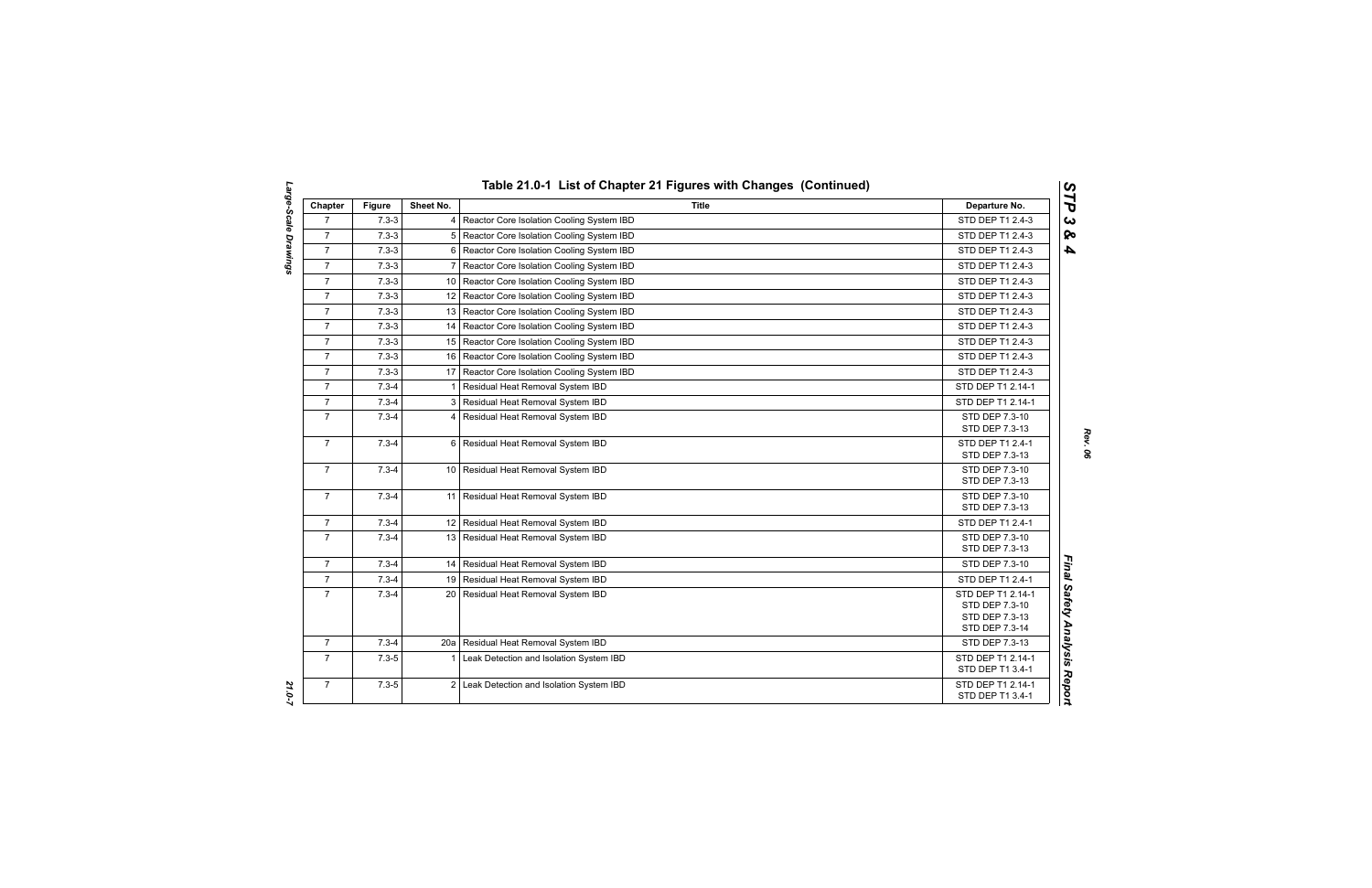| Chapter        | <b>Figure</b> | Sheet No. | <b>Title</b>                              | Departure No.                     |
|----------------|---------------|-----------|-------------------------------------------|-----------------------------------|
| $\overline{7}$ | $7.3 - 5$     |           | 3 Leak Detection and Isolation System IBD | STD DEP T1 2.3-1                  |
| $\overline{7}$ | $7.3 - 5$     |           | Leak Detection and Isolation System IBD   | STD DEP T1 3.4-1                  |
| $\overline{7}$ | $7.3 - 5$     | 5         | Leak Detection and Isolation System IBD   | STD DEP T1 3.4-1                  |
| $\overline{7}$ | $7.3 - 5$     | 6         | Leak Detection and Isolation System IBD   | STD DEP T1 3.4-1                  |
| $\overline{7}$ | $7.3 - 5$     | 7         | Leak Detection and Isolation System IBD   | STD DEP T1 3.4-1                  |
| $\overline{7}$ | $7.3 - 5$     | 8         | Leak Detection and Isolation System IBD   | STD DEP T1 2.3-1                  |
| $\overline{7}$ | $7.3 - 5$     | 11        | Leak Detection and Isolation System IBD   | STD DEP T1 2.3-1                  |
| $\overline{7}$ | $7.3 - 5$     | 12        | Leak Detection and Isolation System IBD   | STD DEP T1 2.3-1                  |
| $\overline{7}$ | $7.3 - 5$     | 15        | Leak Detection and Isolation System IBD   | STD DEP T1 2.3-1                  |
| $\overline{7}$ | $7.3 - 5$     | 16        | Leak Detection and Isolation System IBD   | STD DEP T1 2.3-1                  |
| $\overline{7}$ | $7.3 - 5$     | 19        | Leak Detection and Isolation System IBD   | STD DEP T1 2.3-1                  |
| 7              | $7.3 - 5$     | 20        | Leak Detection and Isolation System IBD   | STD DEP T1 2.3-1                  |
| $\overline{7}$ | $7.3 - 5$     | 23        | Leak Detection and Isolation System IBD   | STD DEP T1 2.3-1                  |
| $\overline{7}$ | $7.3 - 5$     | 24        | Leak Detection and Isolation System IBD   | STD DEP T1 3.4-1                  |
| $\overline{7}$ | $7.3 - 5$     | 35        | Leak Detection and Isolation System IBD   | STD DEP Admin                     |
| $\overline{7}$ | $7.3 - 5$     | 36        | Leak Detection and Isolation System IBD   | STD DEP Admin                     |
| $\overline{7}$ | $7.3 - 5$     | 39        | Leak Detection and Isolation System IBD   | STD DEP T1 2.3-1                  |
| $\overline{7}$ | $7.3 - 5$     | 40        | Leak Detection and Isolation System IBD   | STD DEP T1 2.3-1                  |
| $\overline{7}$ | $7.3 - 5$     | 41        | Leak Detection and Isolation System IBD   | STD DEP T1 3.4-1                  |
| $\overline{7}$ | $7.3 - 5$     | 42        | Leak Detection and Isolation System IBD   | STD DEP T1 3.4-1                  |
| $\overline{7}$ | $7.3 - 5$     | 43        | Leak Detection and Isolation System IBD   | STD DEP T1 3.4-1                  |
| $\overline{7}$ | $7.3 - 5$     | 44        | Leak Detection and Isolation System IBD   | STD DEP T1 3.4-1<br>STD DEP Admin |
| $\overline{7}$ | $7.3 - 5$     | 45        | Leak Detection and Isolation System IBD   | STD DEP T1 2.14-1                 |
| $\overline{7}$ | $7.3 - 5$     | 46        | Leak Detection and Isolation System IBD   | STD DEP T1 2.14-1                 |
| $\overline{7}$ | $7.3 - 5$     | 47        | Leak Detection and Isolation System IBD   | STD DEP T1 2.14-1                 |
| $\overline{7}$ | $7.3 - 5$     | 48        | Leak Detection and Isolation System IBD   | STD DEP T1 3.4-1                  |
| $\overline{7}$ | $7.3 - 5$     | 49        | Leak Detection and Isolation System IBD   | STD DEP T1 3.4-1                  |
| $\overline{7}$ | $7.3 - 5$     | 50        | Leak Detection and Isolation System IBD   | STD DEP T1 3.4-1                  |
| $\overline{7}$ | $7.3 - 5$     | 51        | Leak Detection and Isolation System IBD   | STD DEP T1.2.14-1                 |
| $\overline{7}$ | $7.3 - 5$     | 52        | Leak Detection and Isolation System IBD   | STD DEP T1.2.14-1                 |
| $\overline{7}$ | $7.3 - 5$     | 53        | Leak Detection and Isolation System IBD   | STD DEP T1.2.14-1                 |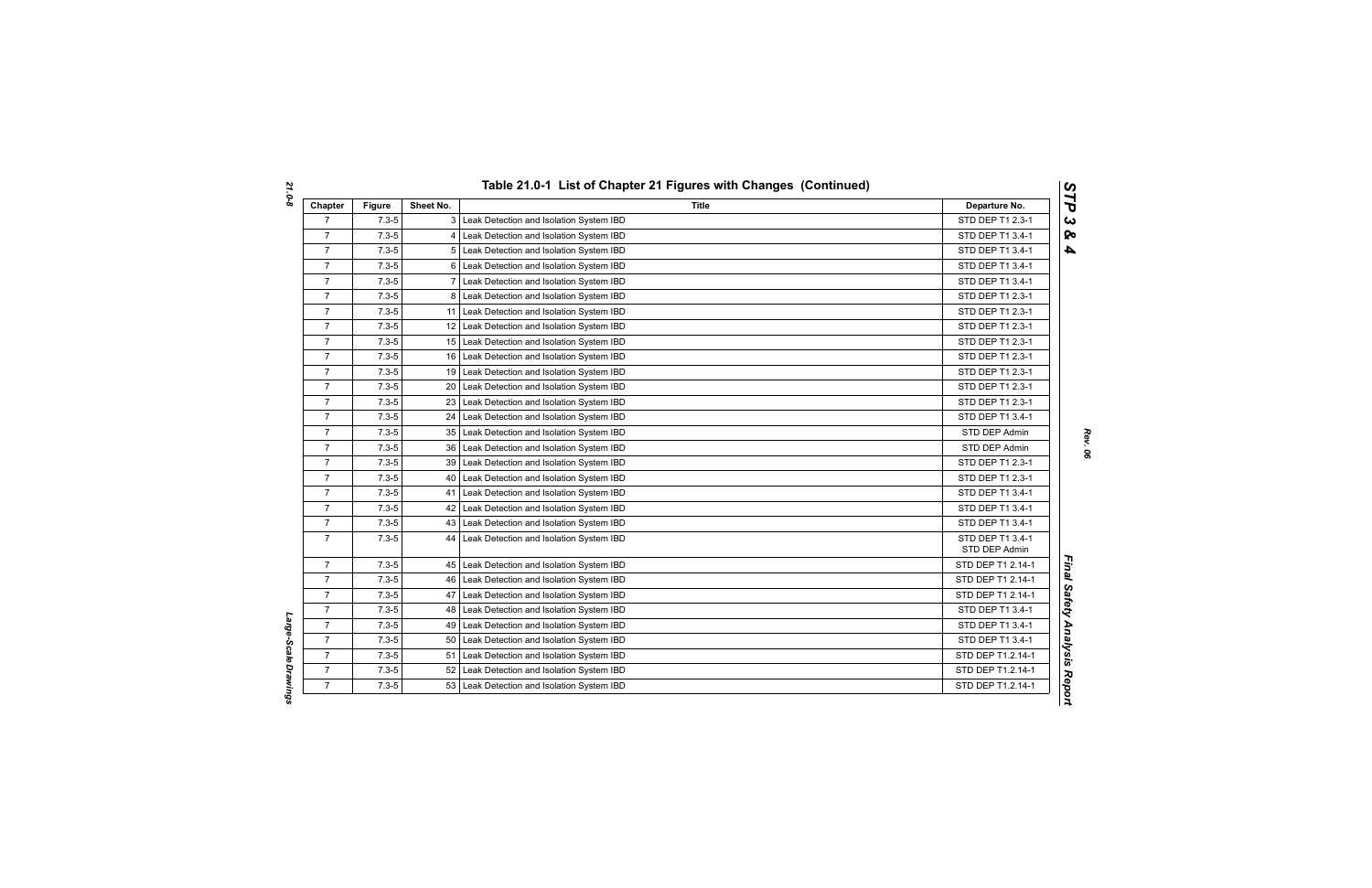| Chapter        | <b>Figure</b> | Sheet No.   | Title                                      | Departure No.                                                              |
|----------------|---------------|-------------|--------------------------------------------|----------------------------------------------------------------------------|
| $\overline{7}$ | $7.3 - 5$     |             | 54 Leak Detection and Isolation System IBD | STD DEP T1 3.4-1                                                           |
| $\overline{7}$ | $7.3 - 5$     | 55          | Leak Detection and Isolation System IBD    | STD DEP T1 3.4-1                                                           |
| $\overline{7}$ | $7.3 - 5$     | 56          | Leak Detection and Isolation System IBD    | STD DEP T1 3.4-1                                                           |
| $\overline{7}$ | $7.3 - 5$     | 58          | Leak Detection and Isolation System IBD    | STD DEP T1 3.4-1                                                           |
| $\overline{7}$ | $7.3 - 5$     | 59          | Leak Detection and Isolation System IBD    | STD DEP T1 3.4-1                                                           |
| $\overline{7}$ | $7.3 - 5$     | 60          | Leak Detection and Isolation System IBD    | STD DEP T1 3.4-1                                                           |
| $\overline{7}$ | $7.3 - 5$     |             | 61 Leak Detection and Isolation System IBD | STD DEP T1 3.4-1                                                           |
| $\overline{7}$ | $7.3 - 5$     |             | 72 Leak Detection and Isolation System IBD | STD DEP T1 3.4-1                                                           |
| $\overline{7}$ | $7.3 - 5$     | 74          | Leak Detection and Isolation System IBD    | STD DEP T1 3.4-1                                                           |
| $\overline{7}$ | $7.3 - 5$     | 75          | Leak Detection and Isolation System IBD    | STD DEP T1 2.14-1                                                          |
| $\overline{7}$ | $7.3 - 5$     |             | 76 Leak Detection and Isolation System IBD | STD DEP T1 3.4-1                                                           |
| $\overline{7}$ | $7.3 - 5$     | 77          | Leak Detection and Isolation System IBD    | STD DEP T1 2.3-1<br>STD DEP T1 3.4-1<br>STD DEP T1 2.14-1<br>STD DEP Admin |
| $\overline{7}$ | $7.4 - 2$     |             | 1 Remote Shutdown System IED               | STD DEP Admin<br>STD DEP T1 2.4-1<br>STD DEP 8.3-1                         |
| $\overline{7}$ | $7.4 - 3$     |             | 1 Remote Shutdown System IBD               | STD DEP 8.3-1<br>STD DEP T1 2.14-1                                         |
| $\overline{7}$ | $7.4 - 3$     |             | 2 Remote Shutdown System IBD               | STD DEP T1 2.4-1                                                           |
| $\overline{7}$ | $7.4 - 3$     |             | 3 Remote Shutdown System IBD               | STD DEP 8.3-1<br>STD DEP T1 2.14-1                                         |
| $\overline{7}$ | $7.6 - 1$     |             | 1 Neutron Monitoring System IED            | STD DEP T1 3.4-1                                                           |
| $\overline{7}$ | $7.6 - 1$     |             | 2 Neutron Monitoring System IED            | STD DEP T1 3.4-1                                                           |
| $\overline{7}$ | $7.6 - 1$     |             | 3 Neutron Monitoring System IED            | STD DEP T1 3.4-1                                                           |
| $\overline{7}$ | $7.6 - 1$     | 4           | Neutron Monitoring System IED              | STD DEP T1 3.4-1                                                           |
| $\overline{7}$ | $7.6 - 2$     | $\mathbf 1$ | Neutron Monitoring System IBD              | STD DEP T1 3.4-1                                                           |
| 7              | $-7.6 - 2$    | 3           | <b>Neutron Monitoring System IBD</b>       | <b>STD DEP 7.2-1</b>                                                       |
| $\overline{f}$ | $-7.6 - 2$    |             | 3a Neutron Monitoring System IBD           | STD DEP T1 3.4-1                                                           |
| 7              | $7.6 - 2$     | $6^{\circ}$ | Neutron Monitoring System IBD              | <b>STD DEP 7.6-1</b>                                                       |
| $\overline{7}$ | $7.6 - 2$     |             | 9 Neutron Monitoring System IBD            | STD DEP 7.6-1                                                              |
| $\overline{7}$ | $7.6 - 2$     |             | 9a Neutron Monitoring System IBD           | STD DEP 7.6-1                                                              |
| $\overline{7}$ | $7.6 - 2$     |             | 9b   Neutron Monitoring System IBD         | STD DEP 7.6-1                                                              |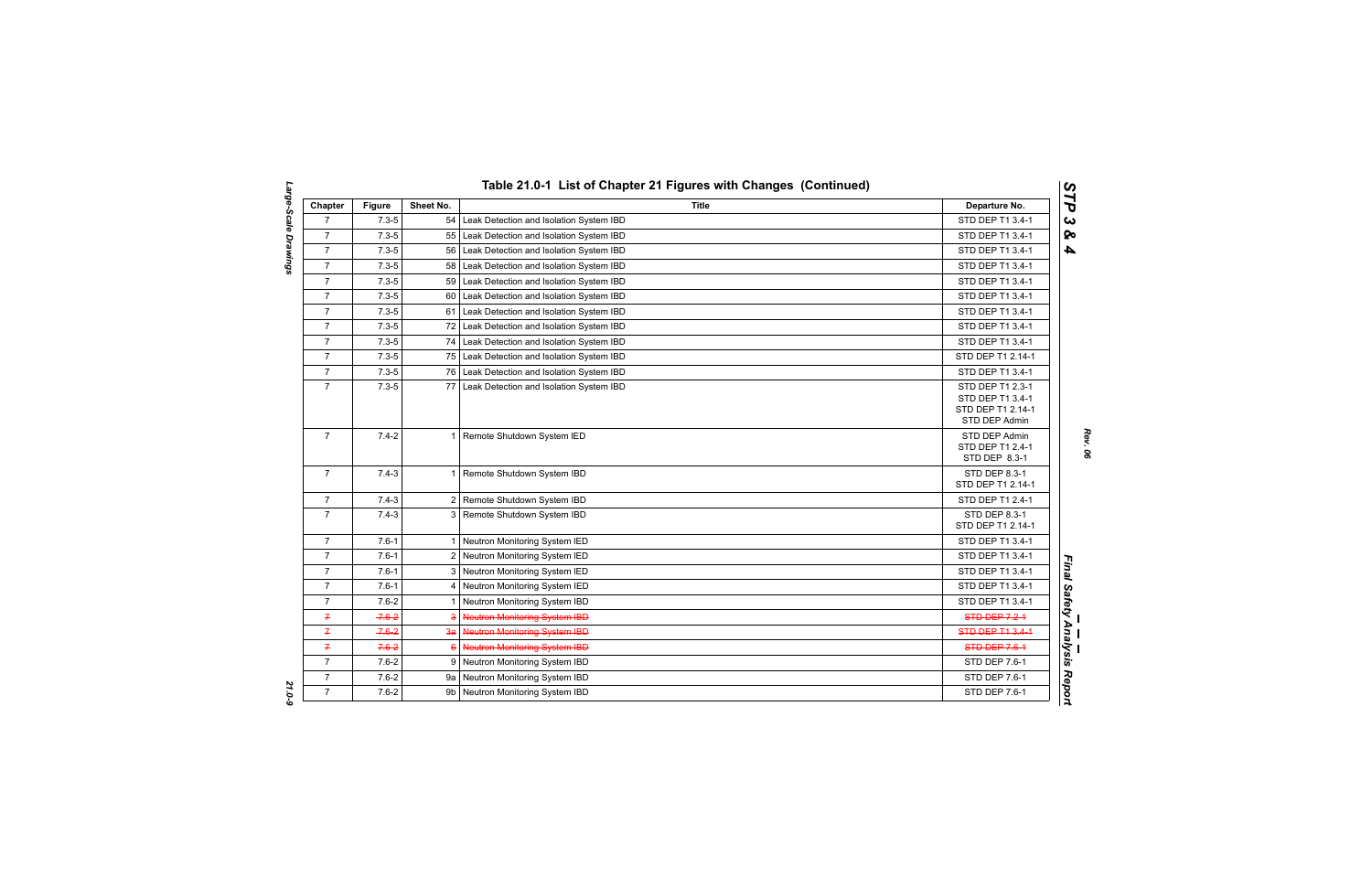| Chapter        | <b>Figure</b> | Sheet No. | <b>Title</b>                                         | Departure No.                      |
|----------------|---------------|-----------|------------------------------------------------------|------------------------------------|
| $\overline{7}$ | $7.6 - 2$     |           | 14 Neutron Monitoring System IBD                     | STD DEP T1 3.4-1                   |
| $\overline{f}$ | $7.6 - 2$     | 25        | <b>Neutron Monitoring System IBD</b>                 | STD DEP T1 3.4-1                   |
| $\overline{f}$ | $7.6 - 2$     | 26        | Neutron Monitoring System IBD                        | STD DEP T1 3.4-1                   |
| $\overline{7}$ | $7.6 - 5$     |           | 1 Process Radiation Monitoring System IED            | STD DEP T1 2.3-1<br>STD DEP 11.5-1 |
| $\overline{7}$ | $7.6 - 5$     |           | 2 Process Radiation Monitoring System IED            | STD DEP 11.5-1                     |
| $\overline{7}$ | $7.6 - 5$     |           | 3 Process Radiation Monitoring System IED            | STD DEP 11.5-1                     |
| $\overline{7}$ | $7.6 - 5$     | 4         | Process Radiation Monitoring System IED              | STD DEP 11.5-1                     |
| $\overline{7}$ | $7.6 - 5$     |           | 5 Process Radiation Monitoring System IED            | STD DEP 11.5-1                     |
| $\overline{7}$ | $7.6 - 5$     |           | 6 Process Radiation Monitoring System IED            | STD DEP 11.5-1                     |
| $\overline{7}$ | $7.6 - 5$     |           | 7 Process Radiation Monitoring System IED            | STD DEP 11.5-1                     |
| $\overline{7}$ | $7.6 - 5$     |           | 8 Process Radiation Monitoring System IED            | STD DEP 11.5-1                     |
| $\overline{7}$ | $7.6 - 5$     |           | 9 Process Radiation Monitoring System IED            | STD DEP 11.5-1                     |
| $\overline{7}$ | $7.6 - 5$     |           | 10 Process Radiation Monitoring System IED           | STD DEP 11.5-1                     |
| $\overline{7}$ | $7.6 - 11$    |           | Suppression Pool Temperature Monitoring System IED   | STD DEP 7.6-3                      |
| $\overline{7}$ | $7.6 - 11$    |           | 3 Suppression Pool Temperature Monitoring System IED | STD DEP 7.6-3                      |
| $\overline{7}$ | $7.7 - 2$     |           | 1 Rod Control and Information System IED             | STD DEP T1 3 .4-1<br>STD DEP 7.7-7 |
| $\overline{7}$ | $7.7 - 2$     |           | 2 Rod Control and Information System IED             | STD DEP T1 3 .4-1<br>STD DEP 7.7-7 |
| $\overline{7}$ | $7.7 - 2$     |           | 3 Rod Control and Information System IED             | <b>STD DEP 7.7-7</b>               |
| $\overline{7}$ | $7.7 - 2$     |           | 4 Rod Control and Information System IED             | STD DEP T1 3 .4-1<br>STD DEP 7.7-7 |
| $\overline{7}$ | $7.7 - 2$     |           | 5 Rod Control and Information System IED             | <b>STD DEP 7.7-7</b>               |
| $\overline{7}$ | $7.7 - 3$     |           | 1 Rod Control and Information System IBD             | <b>STD DEP 7.7-7</b>               |
| $\overline{7}$ | $7.7 - 3$     |           | 2 Rod Control and Information System IBD             | STD DEP 7.7-7                      |
| $\overline{7}$ | $7.7 - 3$     |           | 3 Rod Control and Information System IBD             | STD DEP 7.7-7                      |
| $\overline{7}$ | $7.7 - 3$     |           | 4 Rod Control and Information System IBD             | STD DEP 7.7-7                      |
| $\overline{7}$ | $7.7 - 3$     |           | 5 Rod Control and Information System IBD             | STD DEP 7.7-7                      |
| $\overline{7}$ | $7.7 - 3$     |           | 6 Rod Control and Information System IBD             | STD DEP 7.7-7                      |
| $\overline{7}$ | $7.7 - 3$     |           | 7 Rod Control and Information System IBD             | <b>STD DEP 7.7-7</b>               |
| $\overline{7}$ | $7.7 - 3$     |           | 8 Rod Control and Information System IBD             | <b>STD DEP 7.7-7</b>               |
| $\overline{7}$ | $7.7 - 3$     |           | 9 Rod Control and Information System IBD             | STD DEP 7.7-7                      |

*Rev. 06*

Large-Scale Drawings *Large-Scale Drawings*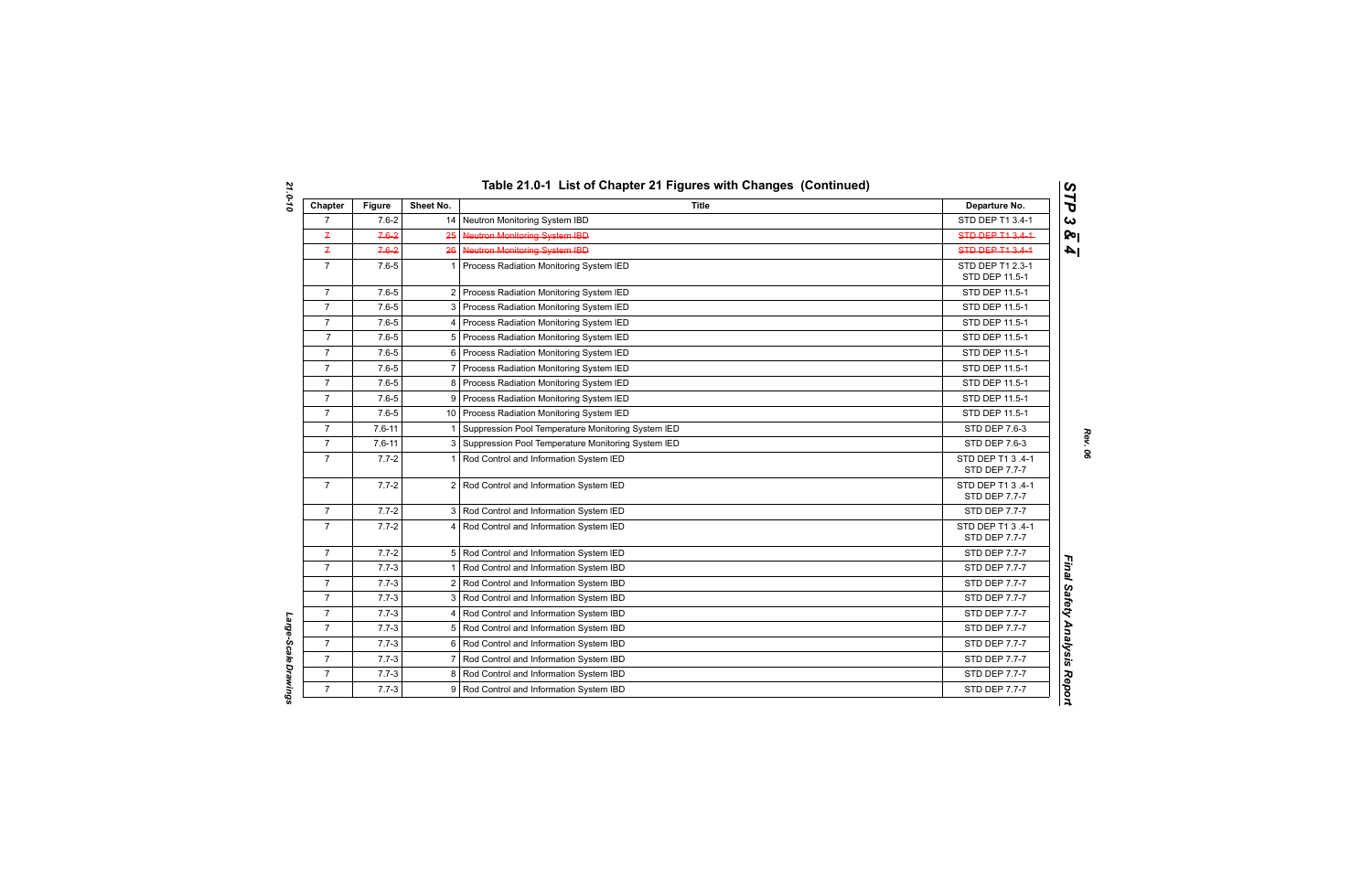| Chapter        | <b>Figure</b> | Sheet No.       | <b>Title</b>                                 | Departure No.        |
|----------------|---------------|-----------------|----------------------------------------------|----------------------|
| $\overline{7}$ | $7.7 - 3$     |                 | 10 Rod Control and Information System IBD    | STD DEP 7.7-7        |
| $\overline{7}$ | $7.7 - 3$     |                 | 11 Rod Control and Information System IBD    | STD DEP 7.7-7        |
| $\overline{7}$ | $7.7 - 3$     |                 | 12 Rod Control and Information System IBD    | STD DEP 7.7-7        |
| $\overline{7}$ | $7.7 - 3$     |                 | 13 Rod Control and Information System IBD    | STD DEP 7.7-7        |
| $\overline{7}$ | $7.7 - 3$     |                 | 14 Rod Control and Information System IBD    | <b>STD DEP 7.7-7</b> |
| $\overline{7}$ | $7.7 - 3$     |                 | 15 Rod Control and Information System IBD    | STD DEP 7.7-7        |
| $\overline{7}$ | $7.7 - 3$     |                 | 18 Rod Control and Information System IBD    | <b>STD DEP 7.7-7</b> |
| $\overline{7}$ | $7.7 - 3$     |                 | 19 Rod Control and Information System IBD    | STD DEP 7.7-7        |
| $\overline{7}$ | $7.7 - 3$     |                 | 20 Rod Control and Information System IBD    | STD DEP 7.7-7        |
| $\overline{7}$ | $7.7 - 3$     | 21 <sup>1</sup> | Rod Control and Information System IBD       | STD DEP 7.7-7        |
| $\overline{7}$ | $7.7 - 3$     |                 | 22   Rod Control and Information System IBD  | STD DEP 7.7-7        |
| $\overline{7}$ | $7.7 - 3$     |                 | 23 Rod Control and Information System IBD    | STD DEP 7.7-7        |
| $\overline{7}$ | $7.7 - 3$     |                 | 24   Rod Control and Information System IBD  | STD DEP 7.7-7        |
| $\overline{7}$ | $7.7 - 3$     |                 | 25   Rod Control and Information System IBD  | STD DEP 7.7-7        |
| $\overline{7}$ | $7.7 - 3$     |                 | 26   Rod Control and Information System IBD  | STD DEP 7.7-7        |
| $\overline{7}$ | $7.7 - 3$     |                 | 27   Rod Control and Information System IBD  | <b>STD DEP 7.7-7</b> |
| $\overline{7}$ | $7.7 - 3$     | 28              | Rod Control and Information System IBD       | STD DEP 7.7-7        |
| $\overline{7}$ | $7.7 - 3$     | 30 <sup>1</sup> | Rod Control and Information System IBD       | STD DEP 7.7-7        |
| $\overline{7}$ | $7.7 - 3$     |                 | 31 Rod Control and Information System IBD    | STD DEP 7.7-7        |
| $\overline{7}$ | $7.7 - 3$     |                 | 32 Rod Control and Information System IBD    | STD DEP 7.7-7        |
| $\overline{7}$ | $7.7 - 3$     |                 | 33   Rod Control and Information System IBD  | STD DEP 7.7-7        |
| $\overline{7}$ | $7.7 - 3$     |                 | 33a   Rod Control and Information System IBD | STD DEP 7.7-7        |
| $\overline{7}$ | $7.7 - 3$     | 34 I            | Rod Control and Information System IBD       | STD DEP 7.7-7        |
| $\overline{7}$ | $7.7 - 3$     |                 | 35 Rod Control and Information System IBD    | STD DEP 7.7-7        |
| $\overline{7}$ | $7.7 - 3$     |                 | 36   Rod Control and Information System IBD  | <b>STD DEP 7.7-7</b> |
| $\overline{7}$ | $7.7 - 3$     | 37 <sup>1</sup> | Rod Control and Information System IBD       | STD DEP 7.7-7        |
| $\overline{7}$ | $7.7 - 3$     |                 | 37a   Rod Control and Information System IBD | STD DEP 7.7-7        |
| $\overline{7}$ | $7.7 - 3$     |                 | 42   Rod Control and Information System IBD  | STD DEP 7.7-7        |
| $\overline{7}$ | $7.7 - 3$     |                 | 44   Rod Control and Information System IBD  | STD DEP 7.7-7        |
| $\overline{7}$ | $7.7 - 3$     |                 | 48   Rod Control and Information System IBD  | STD DEP 7.7-7        |
| $\overline{7}$ | $7.7 - 3$     | 50 <sub>1</sub> | Rod Control and Information System IBD       | STD DEP 7.7-7        |
| $\overline{7}$ | $7.7 - 3$     |                 | 52 Rod Control and Information System IBD    | STD DEP 7.7-7        |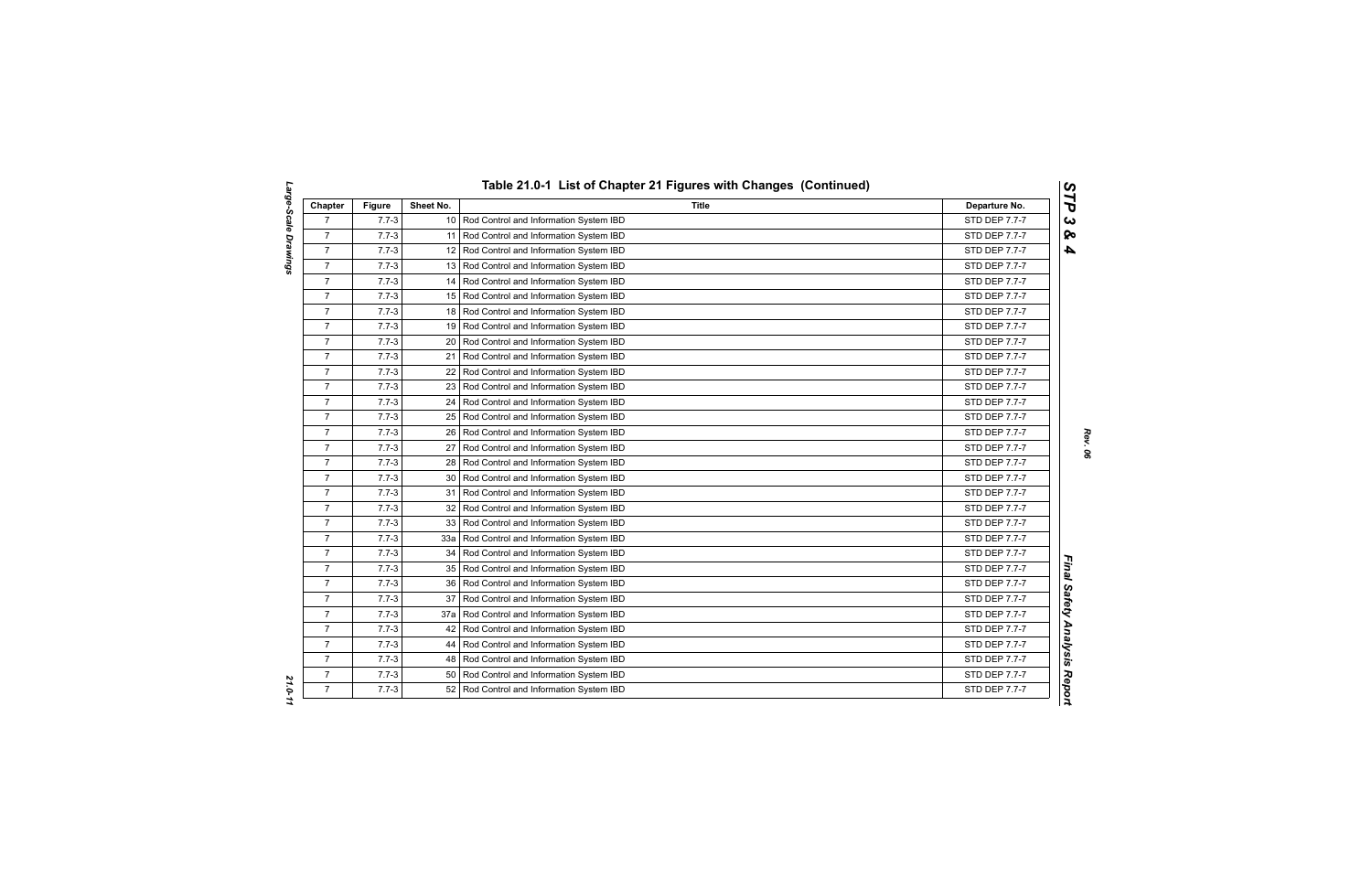| Chapter        | Figure    | Sheet No.      | Title                                       | Departure No.                      |
|----------------|-----------|----------------|---------------------------------------------|------------------------------------|
| $\overline{7}$ | $7.7 - 3$ |                | 53 Rod Control and Information System IBD   | STD DEP 7.7-7                      |
| $\overline{7}$ | $7.7 - 3$ |                | 54 Rod Control and Information System IBD   | <b>STD DEP 7.7-7</b>               |
| $\overline{7}$ | $7.7 - 3$ |                | 55   Rod Control and Information System IBD | STD DEP 7.7-7                      |
| $\overline{7}$ | $7.7 - 3$ |                | 57 Rod Control and Information System IBD   | STD DEP 7.7-7                      |
| $\overline{7}$ | $7.7 - 4$ | 1              | Control Rod Drive System IBD                | STD DEP T1 3.4-1                   |
| $\overline{7}$ | $7.7 - 5$ | 1              | Recirculation Flow Control System IED       | STD DEP 7.7-20<br>STD DEP T1 3.4-1 |
| $\overline{7}$ | $7.7 - 5$ |                | 2 Recirculation Flow Control System IED     | STD DEP 7.7-20<br>STD DEP T1 3.4-1 |
| $\overline{7}$ | $7.7 - 7$ |                | Recirculation Flow Control System IBD       | STD DEP 7.7-20                     |
| $\overline{7}$ | $7.7 - 7$ | $\overline{2}$ | Recirculation Flow Control System IBD       | STD DEP 7.7-20                     |
| $\overline{7}$ | $7.7 - 7$ | 3              | Recirculation Flow Control System IBD       | STD DEP 7.7-20                     |
| $\overline{7}$ | $7.7 - 7$ | 5              | Recirculation Flow Control System IBD       | STD DEP 7.7-20                     |
| $\overline{7}$ | $7.7 - 7$ | 6              | Recirculation Flow Control System IBD       | STD DEP 7.7-20                     |
| $\overline{7}$ | $7.7 - 7$ | $\overline{7}$ | Recirculation Flow Control System IBD       | STD DEP 7.7-20                     |
| $\overline{7}$ | $7.7 - 7$ |                | 8 Recirculation Flow Control System IBD     | STD DEP 7.7-20<br>STD DEP 10.4-5   |
| $\overline{7}$ | $7.7 - 8$ |                | 1 Feedwater Control System IED              | STD DEP T1 3.4-1<br>STD DEP 10.4-5 |
| 7              | $7.7 - 8$ |                | 2 Feedwater Control System IED              | STD DEP 10.4-5                     |
| $\overline{7}$ | $7.7 - 8$ |                | 3 Feedwater Control System IED              | STD DEP 10.4-5                     |
| $\overline{7}$ | $7.7 - 9$ |                | 1   Feedwater Control System IBD            | STD DEP T1 3.4-1                   |
| $\overline{7}$ | $7.7 - 9$ |                | 2 Feedwater Control System IBD              | STD DEP T1 3.4-1                   |
| $\overline{7}$ | $7.7 - 9$ |                | 3   Feedwater Control System IBD            | STD DEP T1 3.4-1                   |
| $\overline{7}$ | $7.7 - 9$ | 4              | Feedwater Control System IBD                | STD DEP T1 3.4-1                   |
| $\overline{7}$ | $7.7 - 9$ |                | 5   Feedwater Control System IBD            | STD DEP T1 3.4-1                   |
| $\overline{7}$ | $7.7 - 9$ |                | 6 Feedwater Control System IBD              | STD DEP T1 3.4-1                   |
| $\overline{7}$ | $7.7 - 9$ |                | 6a   Feedwater Control System IBD           | STD DEP T1 3.4-1                   |
| $\overline{7}$ | $7.7 - 9$ | 7              | Feedwater Control System IBD                | STD DEP T1 3.4-1                   |
| $\overline{7}$ | $7.7 - 9$ | 8              | Feedwater Control System IBD                | STD DEP T1 3.4-1                   |
| $\overline{7}$ | $7.7 - 9$ | 9              | Feedwater Control System IBD                | STD DEP T1 3.4-1                   |
| $\overline{7}$ | $7.7 - 9$ |                | 9a   Feedwater Control System IBD           | STD DEP T1 3.4-1                   |
| $\overline{7}$ | $7.7 - 9$ |                | 10 Feedwater Control System IBD             | STD DEP T1 3.4-1                   |

Large-Scale Drawings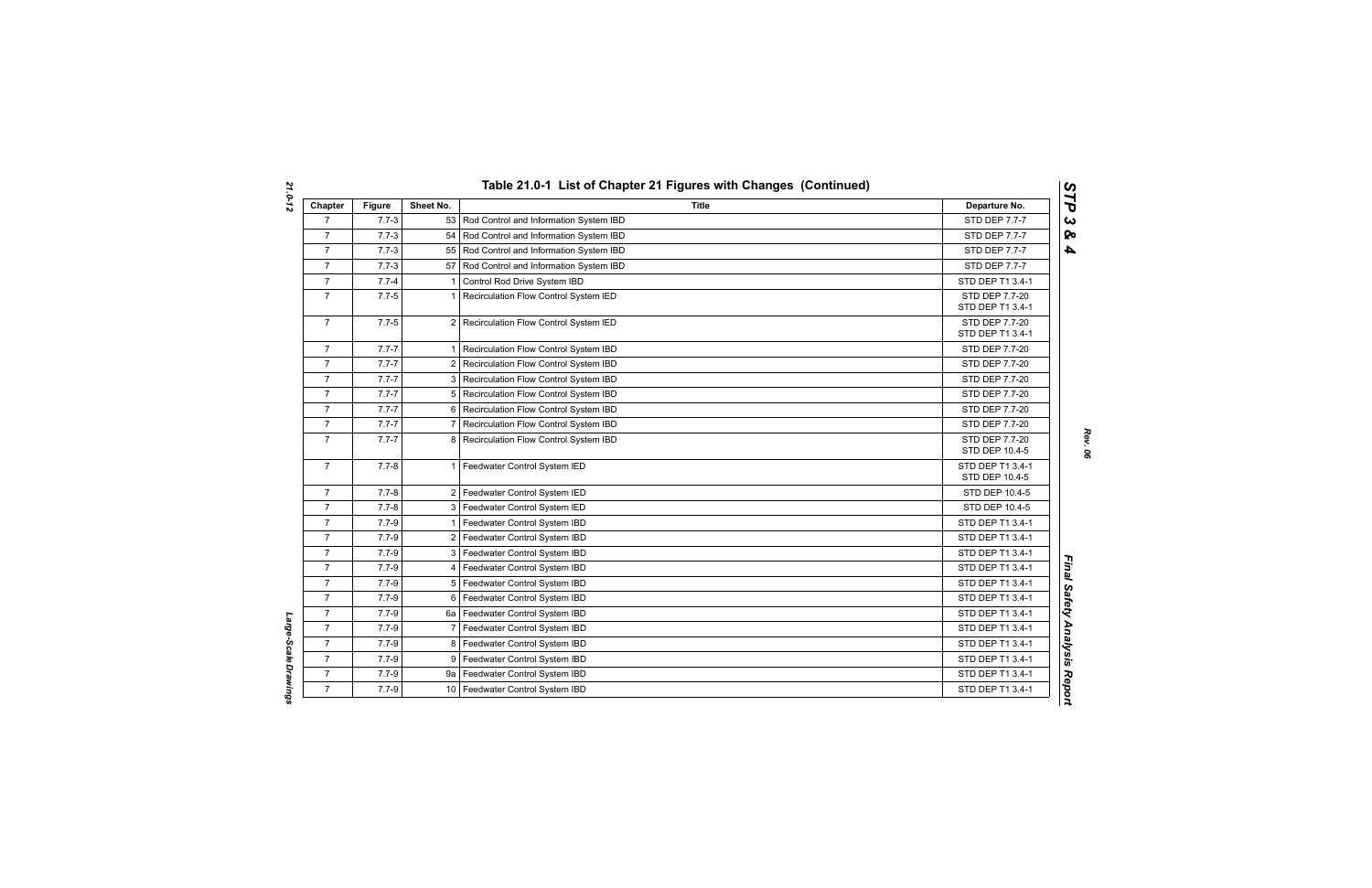| Chapter        | <b>Figure</b> | Sheet No. | <b>Title</b>                                                   | Departure No.                     |
|----------------|---------------|-----------|----------------------------------------------------------------|-----------------------------------|
| $\overline{7}$ | $7.7 - 9$     |           | 11   Feedwater Control System IBD                              | STD DEP T1 3.4-1                  |
| $\overline{7}$ | $7.7 - 9$     |           | 12 Feedwater Control System IBD                                | STD DEP T1 3.4-1                  |
| $\overline{7}$ | $7.7 - 9$     |           | 13 Feedwater Control System IBD                                | STD DEP T1 3.4-1                  |
| $\overline{7}$ | $7.7 - 9$     |           | 14   Feedwater Control System IBD                              | STD DEP T1 3.4-1                  |
| $\overline{7}$ | $7.7 - 12$    | 1         | Steam Bypass & Pressure Control System IED                     | STD DEP 7.7-24                    |
| $\overline{7}$ | $7.7 - 12$    |           | 2 Steam Bypass & Pressure Control System IED                   | STD DEP 7.7-24                    |
| $\overline{7}$ | $7.7 - 13$    |           | 2 Steam Bypass & Pressure Control System IBD                   | <b>STD DEP 7.7-24</b>             |
| $\overline{7}$ | $7.7 - 13$    |           | 3 Steam Bypass & Pressure Control System IBD                   | STD DEP 7.7-24                    |
| $\overline{7}$ | $7.7 - 13$    | 4         | Steam Bypass & Pressure Control System IBD                     | STD DEP 7.7-24                    |
| $\overline{7}$ | $7.7 - 13$    | 5         | Steam Bypass & Pressure Control System IBD                     | STD DEP 7.7-24                    |
| 8              | $8.2 - 1$     |           | Power Distribution System Routing Diagram                      | STP DEP 8.2-1                     |
| 8              | $8.2 - 1$     |           | 2 Power Distribution System Routing Diagram                    | STP DEP 8.2-1                     |
| 8              | $8.2 - 1$     |           | 3 Power Distribution System Routing Diagram                    | STP DEP 8.2-1                     |
| 8              | $8.2 - 1$     | 4         | Power Distribution System Routing Diagram                      | STP DEP 8.2-1                     |
| 8              | $8.2 - 1$     | 5         | Power Distribution System Routing Diagram                      | STP DEP 8.2-1                     |
| 8              | $8.2 - 1$     |           | 6 Power Distribution System Routing Diagram                    | STP DEP 8.2-1                     |
| 8              | $8.2 - 1$     | 7         | Power Distribution System Routing Diagram                      | <b>STP DEP 8.2-1</b>              |
| 8              | $8.2 - 2$     |           | 345 kV General Arrangement                                     | Supplement                        |
| 8              | $8.2 - 3$     |           | 345 kV Switchyard Single Line Diagram                          | Supplement                        |
| 8              | $8.2 - 4$     |           | 345 kV Switchyard Arrangement                                  | Supplement                        |
| 8              | $8.2 - 5$     |           | 345 kV Transmission Configuration Map                          | Supplement                        |
| 8              | $8.2 - 6$     |           | Topographic Map of 345 kV Transmission Line (Blessing SE Line) | Supplement                        |
| 8              | $8.3 - 1$     | 1         | Electrical Power Distribution System SLD                       | STP DEP 8.3-3<br>STD DEP T1 2.4-2 |
| 8              | $8.3 - 1$     |           | 2 Electrical Power Distribution System SLD                     | STP DEP 8.3-3                     |
| 8              | $8.3 - 1$     |           | 3 Electrical Power Distribution System SLD                     | STP DEP 8.3-3                     |
| 8              | $8.3 - 1$     | 4         | Electrical Power Distribution System SLD                       | STP DEP 8.3-3                     |
| 8              | $8.3 - 2$     |           | Instrument & Control Power Supply System SLD                   | STP DEP 8.3-3                     |
| 9              | $9.1 - 1$     |           | 2 Fuel Pool Cooling and Cleanup System P&ID                    | STD DEP T1 2.4-1                  |
| 9              | $9.1 - 2$     |           | 1 Fuel Pool Cooling and Cleanup System PFD                     | STD DEP T1 2.4-1                  |
| 9              | $9.1 - 2$     |           | 2 Fuel Pool Cooling and Cleanup System PFD                     | STD DEP T1 2.4-1                  |
| 9              | $9.1 - 12$    |           | Plant Refueling & Servicing Sequence                           | STD DEP 9.1-1                     |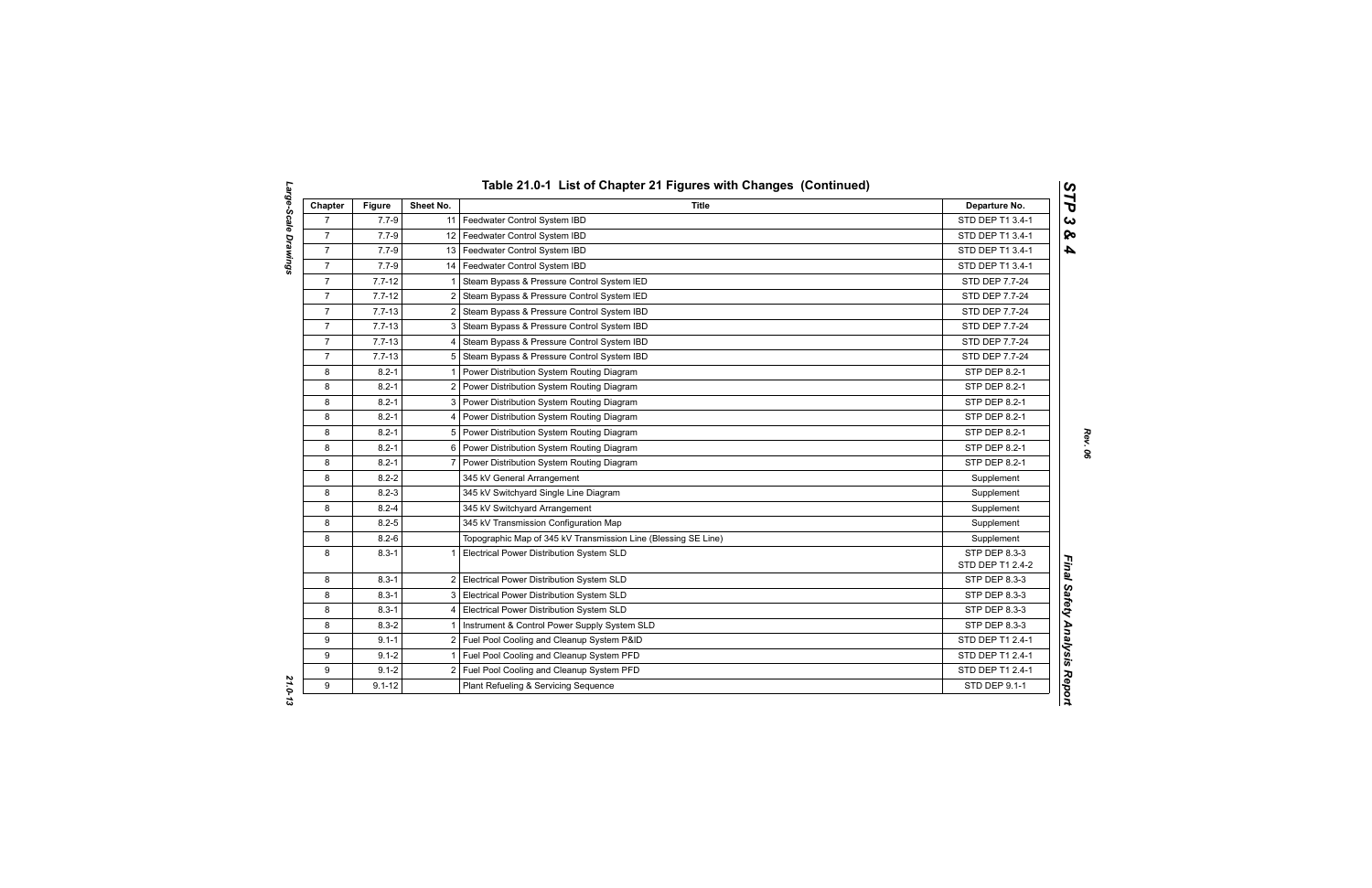Large-Scale Drawings

| Chapter | <b>Figure</b> | Sheet No.       | <b>Title</b>                                          | Departure No.                  |
|---------|---------------|-----------------|-------------------------------------------------------|--------------------------------|
| 9       | $9.2 - 1$     |                 | 5 Reactor Building Cooling Water System P&ID          | STD DEP T1 2.14-1              |
| 9       | $9.2 - 1$     |                 | 8 Reactor Building Cooling Water System P&ID          | STD DEP T1 2.14-1              |
| 9       | $9.2 - 2$     |                 | HVAC Normal Cooling Water System P&ID                 | STD DEP 9.2-7                  |
| 9       | $9.2 - 4$     |                 | Makeup Water System (Condensate) P&ID                 | STD DEP Admin                  |
| 9       | $9.2 - 5$     |                 | 2 Makeup Water System (Purified) P&ID                 | STD DEP T1 2.14-1              |
| 9       | $9.2 - 7$     | -1              | Reactor Service Water System P&ID                     | STP DEP 9.2-5<br>STP DEP 19R-1 |
| 9       | $9.2 - 7$     |                 | 2 Reactor Service Water System P&ID                   | STP DEP 9.2-5<br>STP DEP 19R-1 |
| 9       | $9.2 - 7$     |                 | 3 Reactor Service Water System P&ID                   | STP DEP 9.2-5<br>STP DEP 19R-1 |
| 9       | $9.2 - 9$     |                 | Potable and Sanitary Water System P&ID (sheet 2 of 2) | Supplement                     |
| 9       | $9.3 - 11$    |                 | Radioactive Drain Transfer System P&ID                | Supplement                     |
| 9       | $9.3 - 11$    | 2 <sub>1</sub>  | Radioactive Drain Transfer System P&ID                | Supplement                     |
| 9       | $9.3 - 11$    |                 | 3 Radioactive Drain Transfer System P&ID              | Supplement                     |
| 9       | $9.3 - 11$    |                 | 4 Radioactive Drain Transfer System P&ID              | Supplement                     |
| 9       | $9.3 - 11$    |                 | 5 Radioactive Drain Transfer System P&ID              | Supplement                     |
| 9       | $9.3 - 11$    |                 | 6 Radioactive Drain Transfer System P&ID              | Supplement                     |
| 9       | $9.3 - 11$    |                 | 7   Radioactive Drain Transfer System P&ID            | Supplement                     |
| 9       | $9.3 - 11$    |                 | 8   Radioactive Drain Transfer System P&ID            | Supplement                     |
| 9       | $9.3 - 11$    |                 | 9 Radioactive Drain Transfer System P&ID              | Supplement                     |
| 9       | $9.3 - 11$    |                 | 10 Radioactive Drain Transfer System P&ID             | Supplement                     |
| 9       | $9.3 - 11$    | 11 I            | Radioactive Drain Transfer System P&ID                | Supplement                     |
| 9       | $9.3 - 11$    |                 | 12 Not Used                                           |                                |
| 9       | $9.3 - 11$    | 13 <sup>1</sup> | Not Used                                              |                                |
| 9       | $9.3 - 11$    |                 | 14   Radioactive Drain Transfer System P&ID           | Supplement                     |
| 9       | $9.3 - 11$    |                 | 15   Radioactive Drain Transfer System P&ID           | Supplement                     |
| 9       | $9.3 - 11$    |                 | 16 Radioactive Drain Transfer System P&ID             | Supplement                     |
| 9       | $9.3 - 11$    |                 | 17   Radioactive Drain Transfer System P&ID           | Supplement                     |
| 9       | $9.3 - 11$    |                 | 18 Radioactive Drain Transfer System P&ID             | Supplement                     |
| 9       | $9.3 - 11$    |                 | 19   Radioactive Drain Transfer System P&ID           | Supplement                     |
| 9       | $9.3 - 11$    |                 | 20 Radioactive Drain Transfer System P&ID             | Supplement                     |
| 9       | $9.3 - 11$    | 21 <sub>1</sub> | Radioactive Drain Transfer System P&ID                | Supplement                     |

*Rev. 06*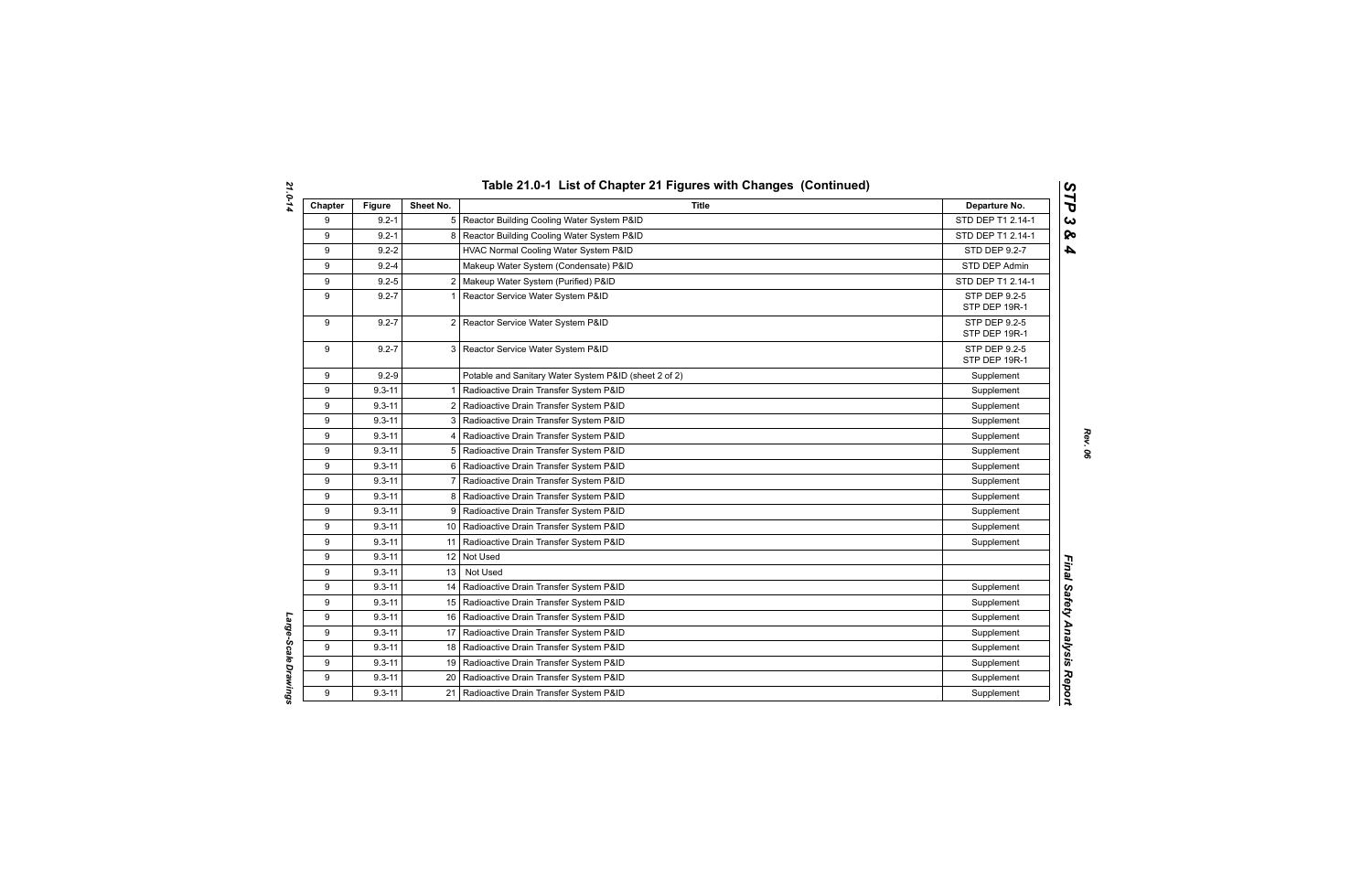| Chapter | <b>Figure</b> | Sheet No. | <b>Title</b>                                                                  | Departure No.                                              |
|---------|---------------|-----------|-------------------------------------------------------------------------------|------------------------------------------------------------|
| 9       | $9.3 - 11$    |           | 22   Radioactive Drain Transfer System P&ID                                   | Supplement                                                 |
| 9       | $9.4 - 1$     |           | Control Building HVAC Flow Diagram                                            | STP DEP 9.4-1<br><b>STD DEP 9.4-2</b>                      |
| 9       | $9.4 - 1$     |           | 2 Control Building HVAC Flow Diagram                                          | STP DEP 9.4-1<br>STD DEP 9.4-2                             |
| 9       | $9.4 - 1$     |           | 3 Control Building HVAC Flow Diagram                                          | <b>STD DEP 9.4-2</b>                                       |
| 9       | $9.4 - 1$     |           | Control Building HVAC Flow Diagram                                            | <b>STD DEP 9.4-2</b>                                       |
| 9       | $9.4 - 1$     |           | 5 Control Building HVAC Flow Diagram                                          | <b>STD DEP 9.4-2</b>                                       |
| 9       | $9.4 - 2a$    |           | Turbine Building Ventilation System Air Flow Diagram                          | STD DEP 9.4-4                                              |
| 9       | $9.4 - 2b$    |           | 1 Turbine Building Ventilation System Air Flow Diagram                        | STD DEP 9.4-4                                              |
| 9       | $9.4 - 2b$    |           | 2 Turbine Building Ventilation System Control Diagram                         | STD DEP 9.4-4                                              |
| 9       | $9.4-2c$      |           | Turbine Building Ventilation System Air Flow Diagram                          | Supplement                                                 |
| 9       | $9.4 - 3$     |           | Secondary Containment HVAC                                                    | STD DEP T1 2.14-1<br><b>STD DEP 9.4-7</b><br>STD DEP 9.4-8 |
| 9       | $9.4 - 3$     |           | 2 Secondary Containment HVAC System                                           | STD DEP T1 2.14-1                                          |
| 9       | $9.4 - 4$     |           | R/B Safety Related Electrical Equipment HVAC System                           | <b>STD DEP 9.4-5</b>                                       |
| 9       | $9.4 - 4$     |           | 2 R/B Safety Related Electrical Equipment HVAC System                         | <b>STD DEP 9.4-5</b>                                       |
| 9       | $9.4 - 4$     |           | 3 R/B Safety Related Electrical Equipment HVAC System                         | <b>STD DEP 9.4-5</b>                                       |
| 9       | $9.4 - 10$    |           | Radwaste Building HVAC P&ID                                                   | STD DEP 9.4-5                                              |
| 9       | $9.4 - 10$    |           | 2 Radwaste Building HVAC P&ID                                                 | <b>STD DEP 9.4-5</b>                                       |
| 9       | $9.4 - 10$    |           | Radwaste Building HVAC P&ID                                                   | STD DEP 9.4-5                                              |
| 9       | $9.4 - 11$    |           | Service Building HVAC P&ID                                                    | Supplement<br>ST <sub>D</sub> P DEP 9.4-3                  |
| 9       | $9.4 - 11$    |           | 2 Service Building HVAC P&ID                                                  | Supplement<br>ST <del>D</del> P DEP 9.4-3                  |
| 9       | $9.5 - 6$     |           | Standby Diesel Generator Fuel Oil and Combustion Air Intake & Exhaust Systems | STP DEP 9.5-6                                              |
| 9       | 9A.4-4        |           | Reactor Building Fire Protection at Elevation 12300 mm                        | STD DEP T1 2.14-1                                          |
| 9       | 9A.4-9        |           | Reactpr Building Fire Protection at Section A-A                               | STD DEP T1 2.14-1                                          |
| 9       | 9A.4-17       |           | Turbine Building Fire Protection at Elevation 2300 mm                         | <b>STP DEP 1.2-2</b>                                       |
| 9       | 9A.4-18       |           | Turbine Building Fire Protection at Elevation 6300 mm                         | STP DEP 1.2-2                                              |
| 9       | 9A.4-19       |           | Turbine Building Fire Protection at Elevation 12300 mm                        | <b>STP DEP 1.2-2</b>                                       |
| 9       | 9A.4-20       |           | Turbine Building Fire Protection at Elevation 19700 mm                        | <b>STP DEP 1.2-2</b>                                       |
| 9       | 9A.4-21       |           | Turbine Building Fire Protection at Elevation 27800 mm                        | STP DEP 1.2-2                                              |

*Large-Scale Drawings 21.0-15* 21.0-15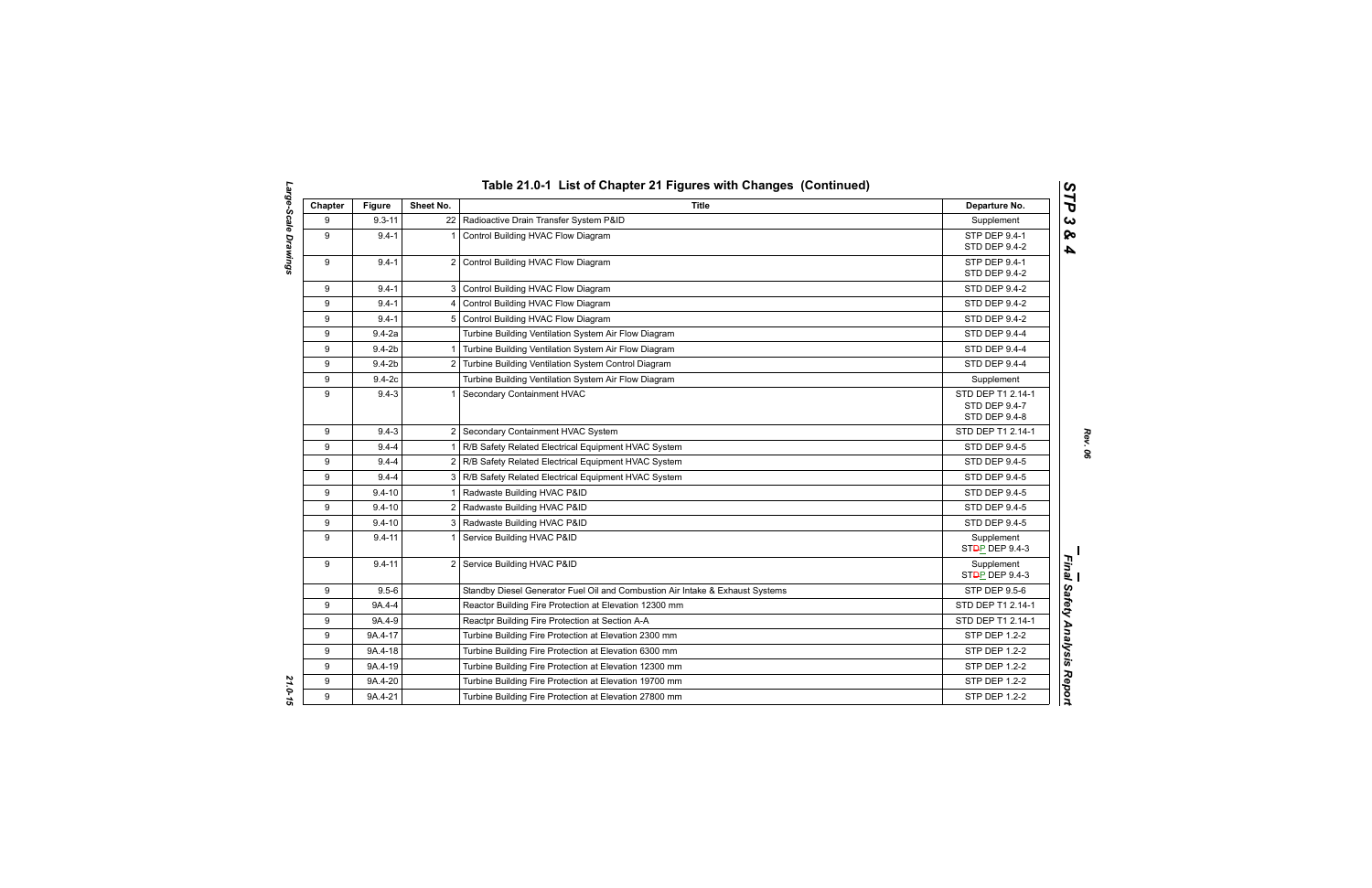| Chapter | <b>Figure</b> | Sheet No.             | <b>Title</b>                                            | Departure No.        |
|---------|---------------|-----------------------|---------------------------------------------------------|----------------------|
| 9       | 9A.4-28       |                       | Radwaste Building Fire Protection, RWB Sections         | STP DEP 3.8-1        |
| 9       | 9A.4-29       |                       | Radwaste Building Fire Protection at Elevation -1700 mm | STP DEP 3.8-1        |
| 9       | 9A.4-30       |                       | Radwaste Building Fire Protection at Elevation 5300 mm  | STP DEP 3.8-1        |
| 9       | 9A.4-31       |                       | Radwaste Building Fire Protection at Elevation 12300 mm | STP DEP 3.8-1        |
| 9       | 9A.4-32       |                       | Radwaste Building Fire Protection at Elevation 18300 mm | STP DEP 3.8-1        |
| 9       | 9A.4-33       |                       | Turbine Building Fire Protection at Elevation 38300 mm  | STP DEP 1.2-2        |
| 9       | 9A.4-34       |                       | Turbine Building Fire Protection at Elevation 47200 mm  | <b>STP DEP 1.2-2</b> |
| 10      | $10.1 - 2$    |                       | Reference Heat Balance for Guaranteed Reactor Rating    | STP DEP 10.1-3       |
| 10      | $10.1 - 3$    |                       | Reference Heat Balance for Valves-Wide-Open (VWO)       | STP DEP 10.1-4       |
| 11      | $11.2 - 1$    |                       | Radwaste System PFD                                     | STD DEP 11.2-1       |
| 11      | $11.2 - 1$    | 2                     | Radwaste System PFD                                     | STD DEP 11.2-1       |
| 11      | $11.2 - 2$    |                       | Radwaste System P&ID                                    | STD DEP 11.2-1       |
| 11      | $11.2 - 2$    | $\mathbf{2}^{\prime}$ | Radwaste System P&ID                                    | STD DEP 11.2-1       |
| 11      | $11.2 - 2$    | 3                     | Radwaste System P&ID                                    | STD DEP 11.2-1       |
| 11      | $11.2 - 2$    | 4                     | Radwaste System P&ID                                    | STD DEP 11.2-1       |
| 11      | $11.2 - 2$    |                       | 4a   Radwaste System P&ID                               | STD DEP 11.2-1       |
| 11      | $11.2 - 2$    | 5                     | Radwaste System P&ID                                    | STD DEP 11.2-1       |
| 11      | $11.2 - 2$    | 6                     | Radwaste System P&ID                                    | STD DEP 11.2-1       |
| 11      | $11.2 - 2$    | 7                     | Radwaste System P&ID                                    | STD DEP 11.2-1       |
| 11      | $11.2 - 2$    |                       | 9a Radwaste System P&ID                                 | STD DEP 11.2-1       |
| 11      | $11.2 - 2$    | 10a                   | Radwaste System P&ID                                    | STD DEP 11.2-1       |
| 11      | $11.2 - 2$    | 11a                   | Radwaste System P&ID                                    | STD DEP 11.2-1       |
| 11      | $11.2 - 2$    | 11 b                  | Radwaste System P&ID                                    | STD DEP 11.2-1       |
| 11      | $11.2 - 2$    | 12                    | Radwaste System P&ID                                    | STD DEP 11.2-1       |
| 11      | $11.2 - 2$    |                       | 13 Radwaste System P&ID                                 | STD DEP 11.2-1       |
| 11      | $11.2 - 2$    |                       | 14 Radwaste System P&ID                                 | STD DEP 11.2-1       |
| 11      | $11.2 - 2$    |                       | 14a   Radwaste System P&ID                              | STD DEP 11.2-1       |
| 11      | $11.2 - 2$    |                       | 15   Radwaste System P&ID                               | STD DEP 11.2-1       |
| 11      | $11.2 - 2$    | 15a                   | Radwaste System P&ID                                    | STD DEP 11.2-1       |
| 11      | $11.2 - 2$    | 16                    | Radwaste System P&ID                                    | STD DEP 11.2-1       |
| 11      | $11.2 - 2$    |                       | 17 Radwaste System P&ID                                 | STD DEP Admin        |
| 11      | $11.3 - 1$    |                       | Off Gas System PFD                                      | STD DEP 11.3-1       |

Large-Scale Drawings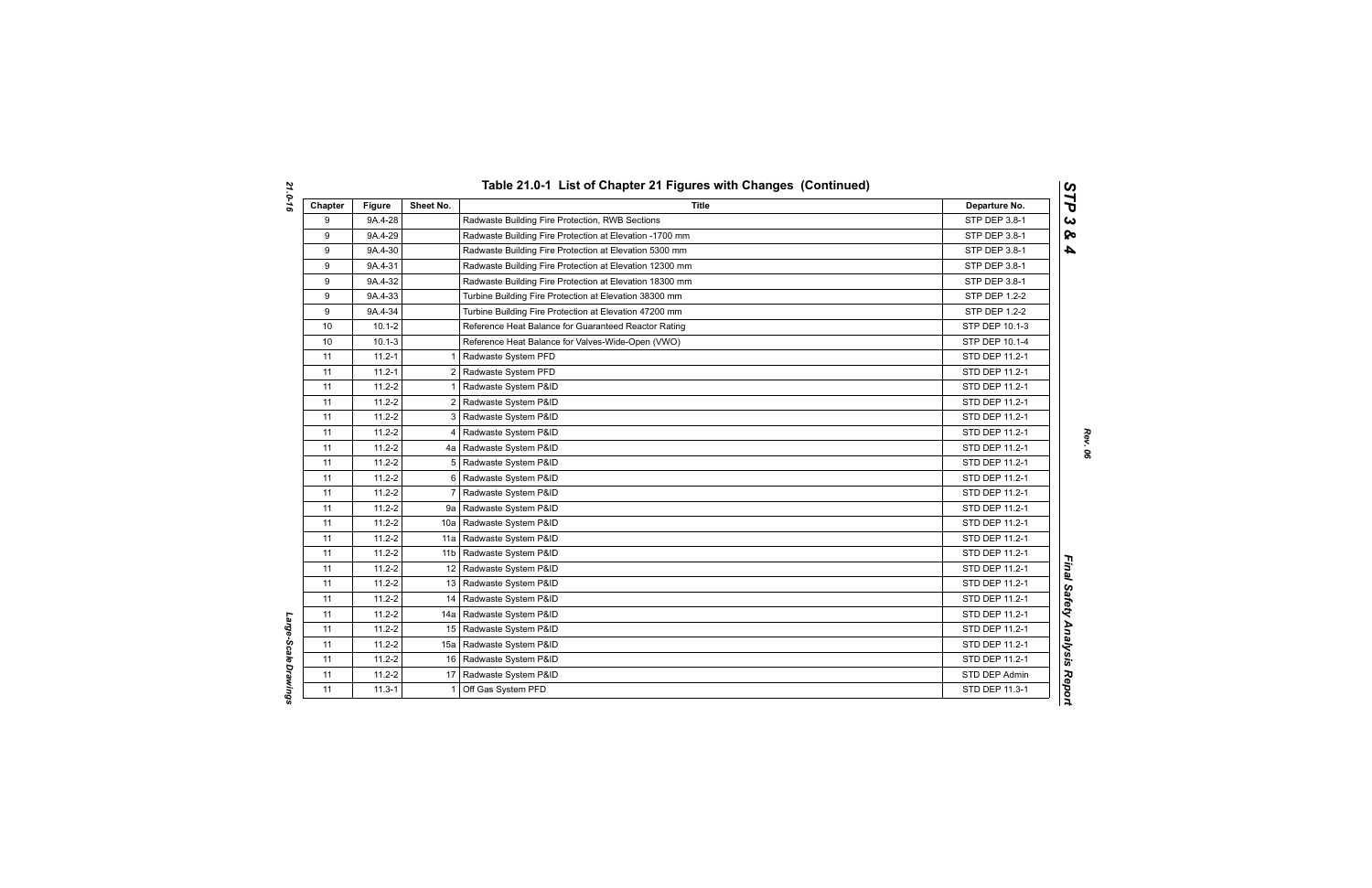| Chapter | <b>Figure</b> | Sheet No.    | <b>Title</b>                                                                                            | Departure No.        |
|---------|---------------|--------------|---------------------------------------------------------------------------------------------------------|----------------------|
| 11      | $11.3 - 2$    | $\mathbf{1}$ | Off Gas System P&ID                                                                                     | STD DEP 11.3-1       |
| 11      | $11.3 - 2$    |              | 2 Off Gas System P&ID                                                                                   | STD DEP 11.3-1       |
| 11      | $11.3 - 2$    |              | 3 Off Gas System P&ID                                                                                   | STD DEP 11.3-1       |
| 12      | $12.3 - 1$    |              | Reactor Building Radiation Zone Map for Full Power & Shutdown Operation at Elevation -8200 mm (B3F)     | STD DEP Admin        |
| 12      | $12.3 - 3$    |              | Reactor Building Radiation Zone Map for Full Power & Shutdown Operation at Elevation 4800/8500 mm (B1F) | STD DEP Admin        |
| 12      | $12.3 - 5$    |              | Reactor Building Radiation Zone Map for Full Power & Shutdown Operations at Elevation 12300 mm          | STD DEP T1 2.14-1    |
| 12      | $12.3 - 6$    |              | Reactor Building Radiation Zone Map for Full Power & Shutdown Operation at Elevation 18100 mm (2F)      | STD DEP 3.8-1        |
| 12      | $12.3 - 10$   |              | Reactor Building Radiation Zone Map for Full Power & Shutdown Operation Section A-A                     | STD DEP T1 2.14-1    |
| 12      | $12.3 - 16$   |              | Reactor Building Radiation Zone Map Post LOCA at Elevation 12300 mm                                     | STD DEP T1 2.14-1    |
| 12      | $12.3 - 21$   |              | Reactor Building Radiation Zone Map Post LOCA Section A-A                                               | STD DEP T1 2.14-1    |
| 12      | 12.3-37       |              | Radwaste Building, Radiation Zone Map, Normal Operation at Elevation 1700 mm                            | STD DEP 3.8-1        |
| 12      | 12.3-38       |              | Radwaste Building, Radiation Zone Map, Normal Operation at Elevation 5300 mm                            | STD DEP 3.8-1        |
| 12      | 12.3-39       |              | Radwaste Building, Radiation Zone Map, Normal Operation at Elevation 12300 mm                           | STD DEP 3.8-1        |
| 12      | 12.3-40       |              | Radwaste Building, Radiation Zone Map, Normal Operation at Elevation 18300 mm                           | STD DEP 3.8-1        |
| 12      | 12.3-41       |              | Radwaste Building, Radiation Zone Map, Normal Operation, Section A-A                                    | STP DEP 1.2-2        |
| 12      | 12.3-49       |              | Turbine Building, Radiation Zone Map, at Elevation 2300 mm                                              | <b>STP DEP 1.2-2</b> |
| 12      | 12.3-50       |              | Turbine Building, Radiation Zone Map, at Elevation 6300 mm                                              | <b>STP DEP 1.2-2</b> |
| 12      | 12.3-51       |              | Turbine Building, Radiation Zone Map, at Elevation 12300 mm                                             | <b>STP DEP 1.2-2</b> |
| 12      | 12.3-52       |              | Turbine Building, Radiation Zone Map, at Elevation 19700 mm                                             | STP DEP 1.2-2        |
| 12      | $12.3 - 53$   |              | Turbine Building, Radiation Zone Map, at Elevation 27800 mm                                             | STD DEP 12.3-4       |
| 12      | 12.3-55       |              | Turbine Building, Radiation Zone Map, Post LOCA, Longitudinal Section B-B                               | STP DEP 1.2-2        |
| 12      | 12.3-56       |              | Reactor Building, Area Radiation Monitors at Elevation -8200 mm                                         | STD DEP 12.3-4       |
| 12      | 12.3-57       |              | Reactor Building, Area Radiation Monitors at Elevation -1700 mm                                         | STD DEP 12.3-4       |
| 12      | 12.3-58       |              | Reactor Building, Area Radiation Monitors at Elevation 4800 mm                                          | STD DEP 12.3-4       |
| 12      | 12.3-60       |              | Reactor Building, Area Radiation Monitors at Elevation 23500 mm                                         | STD DEP 12.3-4       |
| 12      | 12.3-62       |              | Reactor Building, Area Radiation Monitors at Elevation 31700 mm                                         | STD DEP 3.8-1        |
| 12      | 12.3-66       |              | Radwaste Building, Area Radiation Monitors at Elevation 5300 mm                                         | STD DEP 3.8-1        |
| 12      | 12.3-67       |              | Radwaste Building, Area Radiation Monitors at Elevation 12300 mm                                        | STD DEP 11.2-1       |
| 12      | 12.3-68       |              | Turbine Building, B1F Floor Level, Area Radiation Monitors, Elevation 2300 mm                           | STP DEP 1.2-2        |
| 12      | 12.3-69       |              | Turbine Building, MB1F Floor Level, Area Radiation Monitors, Elevation 6300 mm                          | STP DEP 1.2-2        |
| 12      | 12.3-70       |              | Turbine Building, 1F Floor Level, Area Radiation Monitors, Elevation 12300 mm                           | STP DEP 1.2-2        |
| 12      | $12.3 - 71$   |              | Turbine Building, 2F Floor Level, Area Radiation Monitors, Elevation 19700 mm                           | STP DEP 1.2-2        |